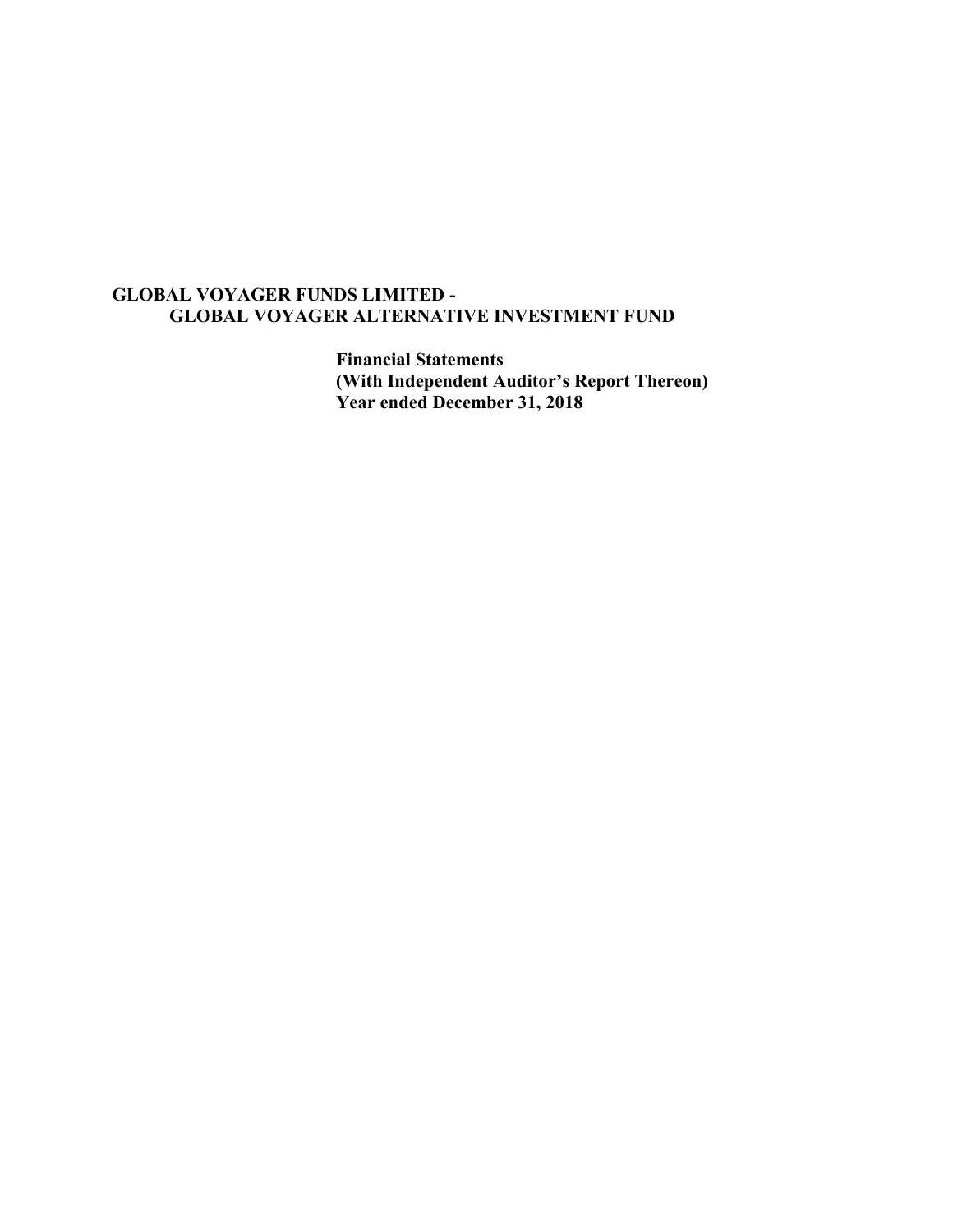## **Contents**

| Management, Administration and Independent Auditor                   | $\mathcal{D}$  |
|----------------------------------------------------------------------|----------------|
| Independent Auditor's Report                                         | $\mathcal{R}$  |
| <b>Statement of Financial Position</b>                               | $\overline{4}$ |
| Statement of Comprehensive Income                                    | $\sim$         |
| Statement of Changes in Net Assets Attributable to Holders of Shares | 6              |
| <b>Statement of Cash Flows</b>                                       | 7              |
| Notes to the Financial Statements                                    | $8-24$         |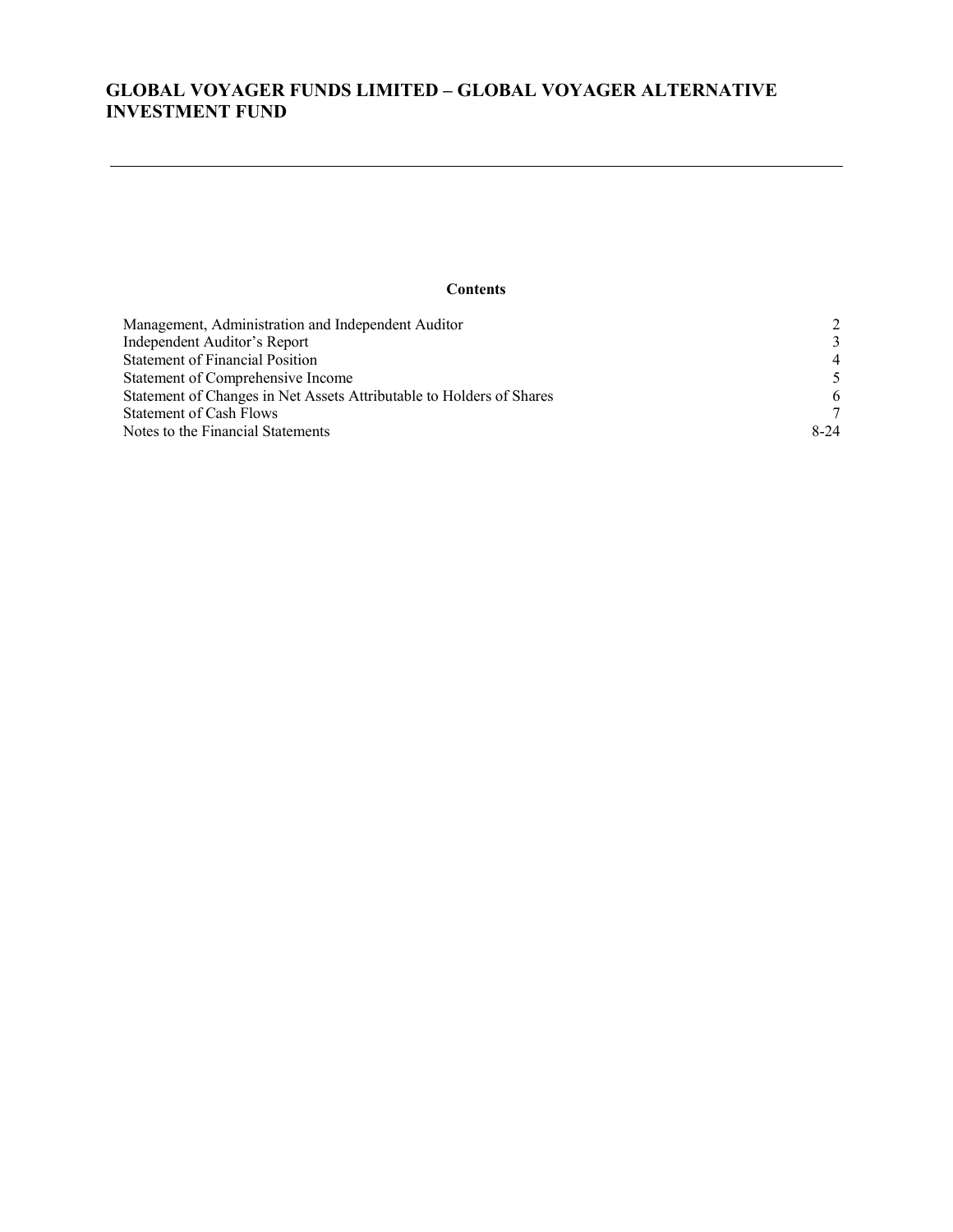## **Management, Administration and Independent Auditor**

#### **Directors & Officers Banker**

The Directors and Officers of the Company, Clarien Bank Limited whose business address is at: 21 Reid Street

21 Reid Street, Hamilton HM11 Bermuda<br>
Tel: 1 441 296 6969

are as follows:

Ian Truran (Director, Chairman) Clarien Bank Limited John Johnson (President and Director, CEO) 21 Reid Street Vishram Sawant (Director) Hamilton HM11, Bermuda Kimberley Gibson (COO) Tel: 1 441 296 6969

## **Secretary, Segregated Accounts Representative & Registered Office Auditor**

Clarien Bank Limited, Segregated Accounts KPMG Audit Limited (resigned on December 13, Representative 2018) Geoffrey Faiella and Cynthia Harding, Assistant Crown House Secretaries 4 Par-La-Ville Road 21 Reid Street, Hamilton HM11 Bermuda<br>
Hamilton HM 08, Bermuda Tel: 1 441 296 6969

Clarien Investments Limited 16 Church Street 21 Reid Street Hamilton, HM11 Hamilton HM11, Bermuda<br>Bermuda

Citco Fund Services (Ireland) Limited (resigned on BeesMont Law Limited April 1, 2018) 5th Floor Andrew's Place Tellengana House 51 Church Street Blackrock Road Hamilton HM 12, Bermuda Cork, Ireland

Apex Fund Services Ltd. (appointed on April 1, 2018) Williams House 3rd Floor, 20 Reid Street Hamilton HM11, Bermuda

Hamilton HM11, Bermuda Fax: 1 441 296 3855

## **Custodian**

Fax: 1 441 296 3855

Fax: 1 441 296 3855 PricewaterhouseCoopers Ltd (appointed on December 13, 2018) **Manager Washington House 4th Floor** 

## **Administrator** Legal **Counsel**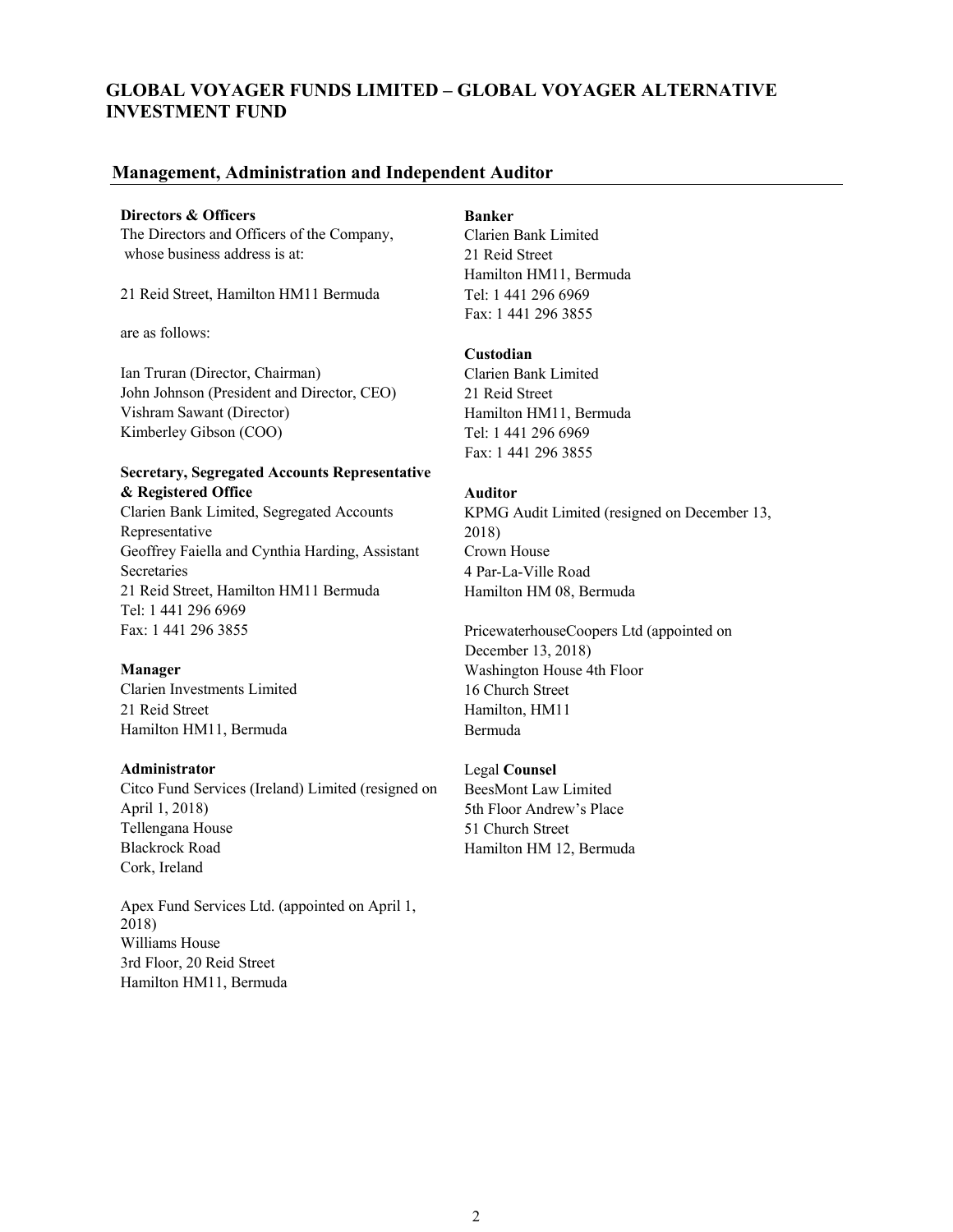

## **June 28, 2019**

## **Report of Independent Auditors**

## **To the Board of Directors of Global Voyager Funds Limited – Global Voyager Alternative Investment Fund**

We have audited the accompanying financial statements of Global Voyager Funds Limited – Global Voyager Alternative Investment Fund (the "Fund"), which comprise the statement of financial position as of December 31, 2018 and the related statements of comprehensive income, of changes in net assets attributable to holders of shares and of cash flows for the year then ended.

## **Management's responsibility for the financial statements**

Management is responsible for the preparation and fair presentation of the financial statements in accordance with International Financial Reporting Standards issued by the International Accounting Standards Board; this includes the design, implementation and maintenance of internal control relevant to the preparation and fair presentation of financial statements that are free from material misstatement, whether due to fraud or error.

## **Auditors' responsibility**

Our responsibility is to express an opinion on the financial statements based on our audit. We conducted our audit in accordance with auditing standards generally accepted in the United States of America. Those standards require that we plan and perform the audit to obtain reasonable assurance about whether the financial statements are free from material misstatement.

An audit involves performing procedures to obtain audit evidence about the amounts and disclosures in the financial statements. The procedures selected depend on our judgment, including the assessment of the risks of material misstatement of the financial statements, whether due to fraud or error. In making those risk assessments, we consider internal control relevant to the Fund's preparation and fair presentation of the financial statements in order to design audit procedures that are appropriate in the circumstances, but not for the purpose of expressing an opinion on the effectiveness of the Fund's internal control. Accordingly, we express no such opinion. An audit also includes evaluating the appropriateness of accounting policies used and the reasonableness of significant accounting estimates made by management, as well as evaluating the overall presentation of the financial statements. We believe that the audit evidence we have obtained is sufficient and appropriate to provide a basis for our audit opinion.

## **Opinion**

In our opinion, the financial statements referred to above present fairly, in all material respects, the financial position of Global Voyager Funds Limited – Global Voyager Alternative Investment Fund as of December 31, 2018, and the results of its operations, changes in its net assets, and its cash flows for the year then ended, in accordance with International Financial Reporting Standards issued by the International Accounting Standards Board.

*PricewaterhouseCoopers Ltd., Chartered Professional Accountants, P.O. Box HM 1171, Hamilton HM EX, Bermuda T: +1 (441) 295 2000, F:+1 (441) 295 1242, www.pwc.com/bermuda*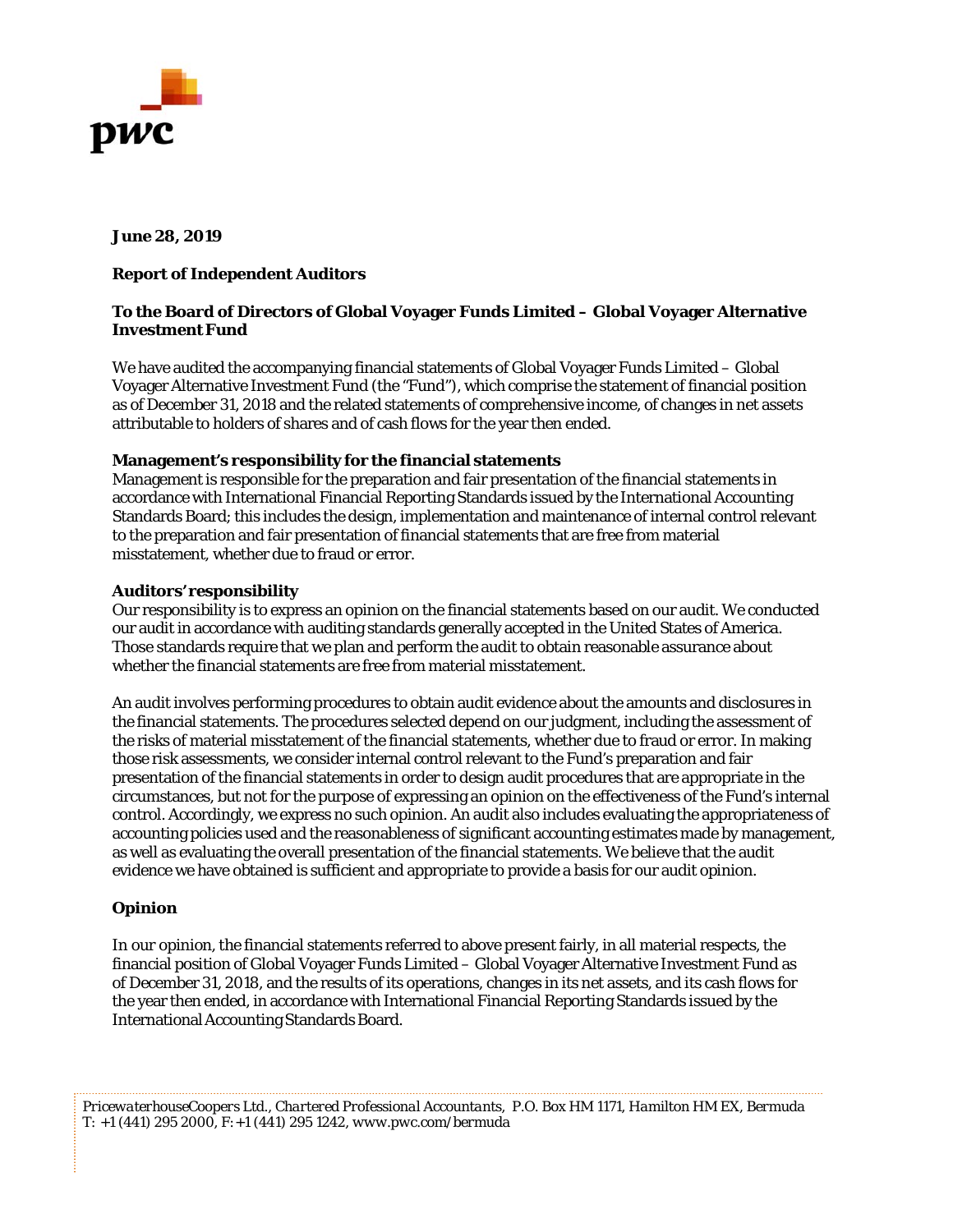

## **Other Matter**

The financial statements of the Fund as of December 31, 2017 and for the year then ended were audited by other auditors whose report, dated June 29, 2018, expressed an unmodified opinion on those statements.

Pricewatchause Coopers Ltd.

**Chartered Professional Accountants**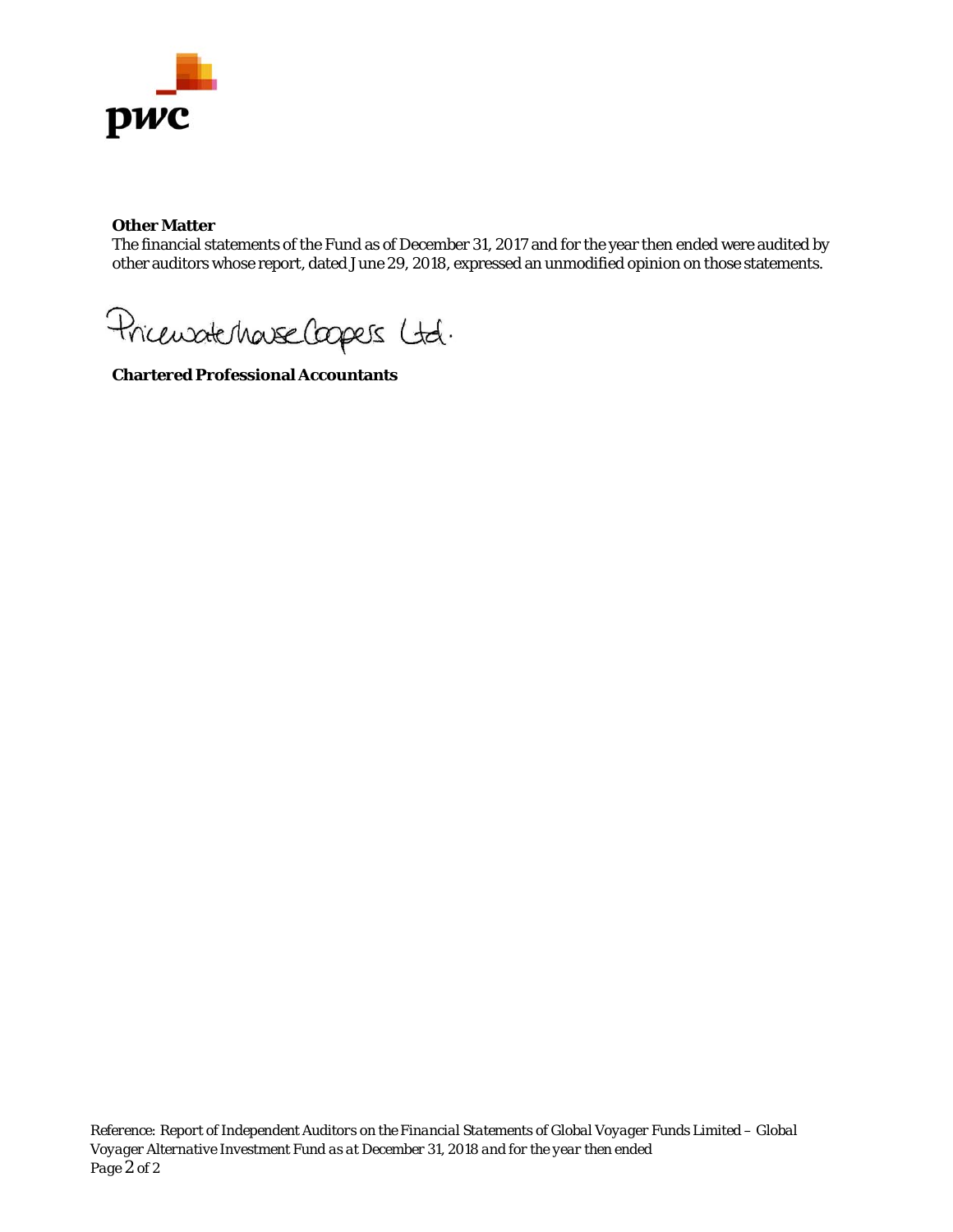# **Statement of Financial Position**

**As at December 31, 2018**

|                                                                | <b>Note</b> | 2018<br>US\$ | 2017<br>US\$ |
|----------------------------------------------------------------|-------------|--------------|--------------|
| <b>Assets</b>                                                  |             |              |              |
| Financial assets at fair value through profit or loss          |             |              |              |
| (Cost: US\$30, 254, 844, 2017: US\$31, 165, 548)               | 6           | 30,498,921   | 30,747,860   |
| Cash and cash equivalents                                      |             | 682,604      | 72,976       |
| Prepaid and other assets                                       |             | 1.250        |              |
| <b>Total assets</b>                                            |             | 31.182.775   | 30.820.836   |
| <b>Liabilities</b>                                             |             |              |              |
| Redemptions payable                                            |             | 559,709      | 127,739      |
| Management fees payable                                        | 9           | 97,919       | 95,868       |
| Professional fees payable                                      |             | 20.909       | 11,330       |
| Administrative fees payable                                    | 9           | 9,000        | 2,500        |
| Other payables and accrued expenses                            |             | 44.187       | 32,619       |
| Total liabilities excluding net assets attributable to holders |             |              |              |
| of shares                                                      |             | 731.724      | 270.056      |
| Net assets attributable to holders of shares                   |             | 30,451,051   | 30,550,780   |

The accompanying notes form an integral part of these financial statements.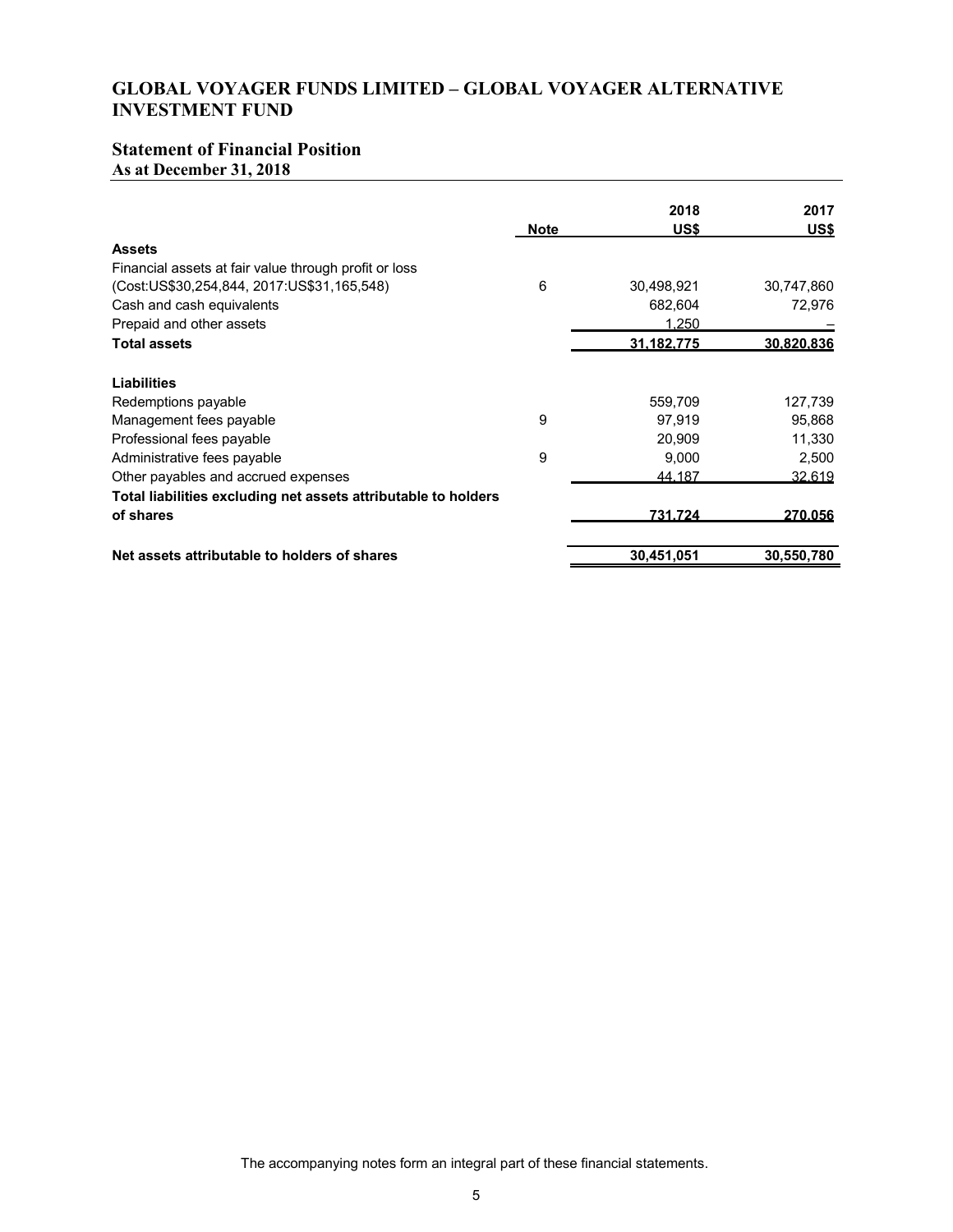# **Statement of Comprehensive Income**

**For the year ended December 31, 2018**

|                                                                                                          |             | 2018       | 2017       |
|----------------------------------------------------------------------------------------------------------|-------------|------------|------------|
|                                                                                                          | <b>Note</b> | US\$       | US\$       |
| Investment income/(loss)                                                                                 |             |            |            |
| Net realised loss on financial assets at fair value through profit or                                    |             |            |            |
| loss                                                                                                     |             | (787, 684) | (165, 465) |
| Net unrealised appreciation on financial assets at fair value                                            |             |            |            |
| through profit or loss                                                                                   |             | 661,765    | 598,452    |
| Total investment (loss)/income                                                                           |             | (125.919)  | 432.987    |
| <b>Expenses</b>                                                                                          |             |            |            |
| Management fees                                                                                          | 9           | 391,667    | 391,749    |
| Legal and professional fees                                                                              |             | 24,360     | 30,360     |
| Other expenses                                                                                           |             | 21,296     | 12,145     |
| Administrative fees                                                                                      | 9           | 11,825     | 7,600      |
| Bank expenses                                                                                            |             | 2.032      | 2.445      |
| <b>Total operating expenses</b>                                                                          |             | 451.180    | 444.299    |
| <b>Operating loss</b>                                                                                    |             | (577,099)  | (11, 312)  |
| Net decrease in net assets attributable to holders of<br>redeemable participating shares from operations |             |            |            |

The accompanying notes form an integral part of these financial statements.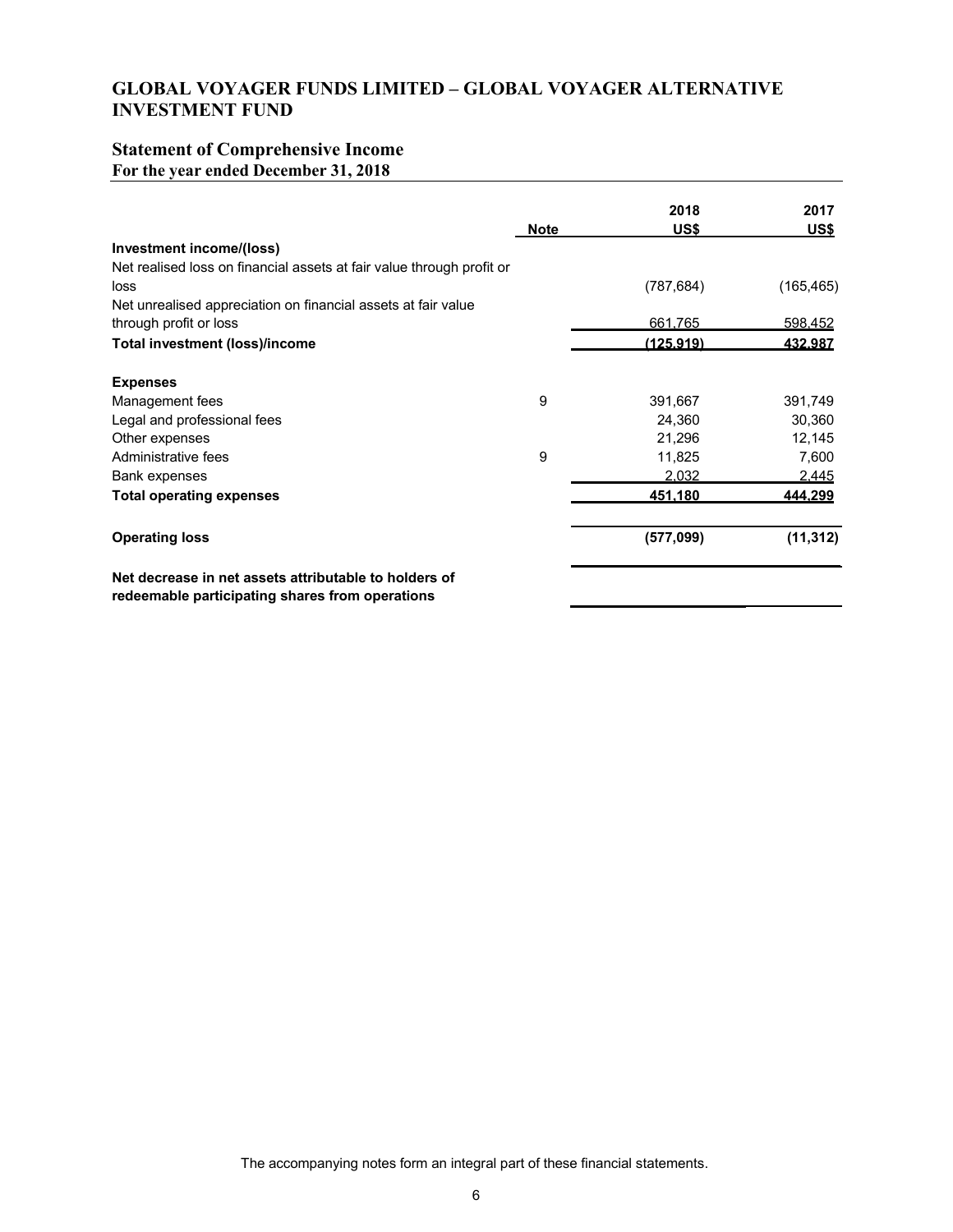# **Statement of Changes in Net Assets Attributable to Holders of Shares For the year ended December 31, 2018**

|                                                                                                                                           | <b>Net assets</b><br>attributable to<br>holders of<br><b>Management</b><br><b>Shares</b><br>US\$ | <b>Net assets</b><br>attributable to<br>holders of<br><b>Participating</b><br><b>Shares</b><br>US\$ | <b>Total</b><br>US\$                                              |
|-------------------------------------------------------------------------------------------------------------------------------------------|--------------------------------------------------------------------------------------------------|-----------------------------------------------------------------------------------------------------|-------------------------------------------------------------------|
| Balance as at January 1, 2018<br>Issue of shares<br>Redemption of shares<br>Net decrease in net assets<br>Balance as at December 31, 2018 | 8,000<br>8,000                                                                                   | 30,542,780<br>2,547,720<br>(2,070,350)<br>(577,099)<br>30,443,051                                   | 30,550,780<br>2,547,720<br>(2,070,350)<br>(577,099)<br>30,451,051 |
|                                                                                                                                           | <b>Net assets</b><br>attributable to<br>holders of<br><b>Management</b><br><b>Shares</b><br>US\$ | <b>Net assets</b><br>attributable to<br>holders of<br>Participating<br><b>Shares</b><br>US\$        | <b>Total</b><br><u>US\$</u>                                       |
| Balance as at January 1, 2017<br>Issue of shares<br>Redemption of shares<br>Net decrease in net assets<br>Balance as at December 31, 2017 | 8,000<br>8,000                                                                                   | 31,791,379<br>1,665,453<br>(2,902,740)<br>(11, 312)<br>30,542,780                                   | 31,799,379<br>1,665,453<br>(2,902,740)<br>(11, 312)<br>30,550,780 |

The accompanying notes form an integral part of these financial statements.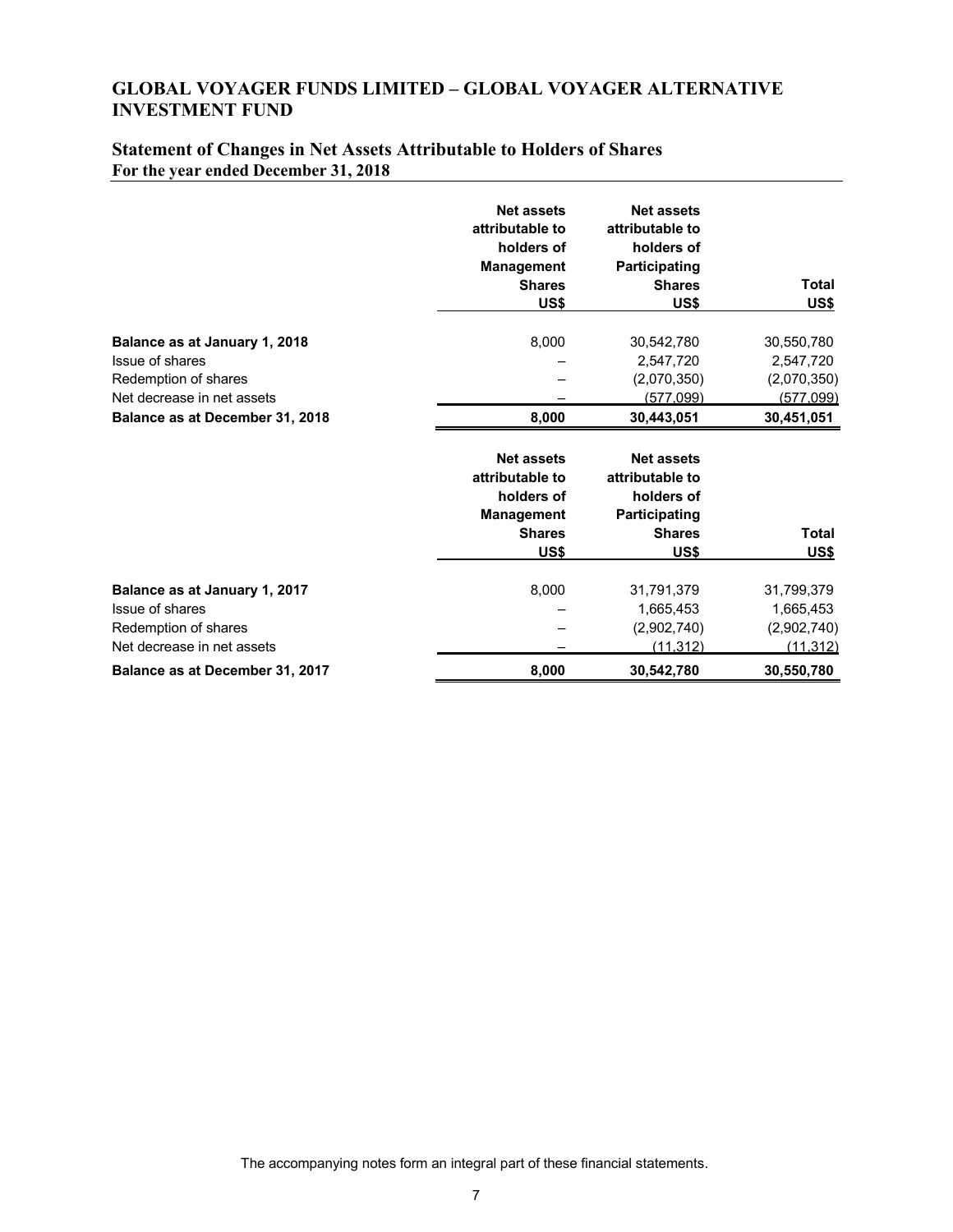# **Statement of Cash Flows**

**For the year ended December 31, 2018**

|                                                                              | 2018<br>US\$ | 2017<br><u>US\$</u> |
|------------------------------------------------------------------------------|--------------|---------------------|
| Cash flows used in operating activities                                      |              |                     |
| Net decrease in net assets attributable to holders of shares from            |              |                     |
| operations                                                                   | (577,099)    | (11, 312)           |
| Purchase of financial assets at fair value through profit or loss            | (1,834,481)  | (301,000)           |
| Sale of financial assets at fair value through profit or loss                | 1,957,501    | 4,356,467           |
| Net realised loss on financial assets at fair value through profit or loss   | 787,684      | 165,465             |
| Net unrealised appreciation on financial assets at fair value through profit |              |                     |
| or loss                                                                      | (661, 765)   | (598, 452)          |
| Increase in other assets                                                     | (1,250)      |                     |
| Increase in management fees payable                                          | 2,051        | 24,518              |
| Increase/(decrease) in professional fees payable                             | 9,579        | (1,030)             |
| Increase in administrative fees payable                                      | 6,500        | 1,500               |
| Increase in other payables and accrued expenses                              | 11.568       | 3.014               |
| Net cash (used in)/provided by operating activities                          | (299.712)    | 3.639.170           |
| Cash flows from financing activities                                         |              |                     |
| Proceeds from issuance of participating shares                               | 2,547,720    | 1,623,546           |
| Payments on redemptions of participating shares                              | (1.638.380)  | (5.270.206)         |
| Net cash provided by/(used in) financing activities                          | 909.340      | (3.646.660)         |
| Net change in cash and cash equivalents                                      | 609,628      | (7, 490)            |
| Cash and cash equivalents, beginning of year                                 | 72.976       | 80.466              |
| Cash and cash equivalents, end of year                                       | 682,604      | 72,976              |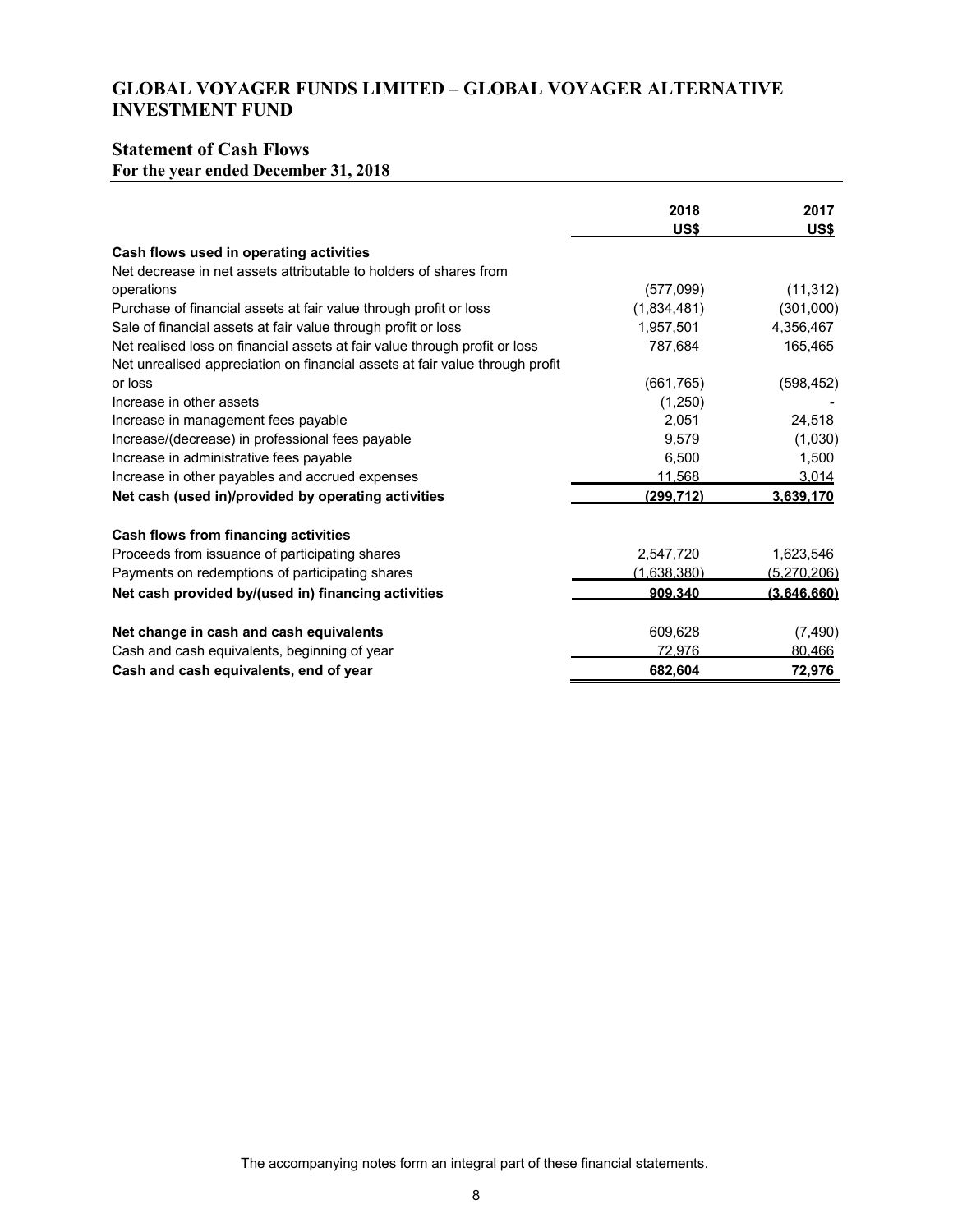## **Notes to the Financial Statements December 31, 2018**

#### **1. General Information**

Global Voyager Funds Limited (the "Company") is a limited liability open-ended exempted mutual fund company of unlimited duration incorporated under the laws of Bermuda with registration number 50358 on June 12, 2015. The Company was a Bermuda Class A Exempt Fund under the Investments Funds Act 2006 until December 24, 2018, at which point it met the requirements to be authorised and reclassified as a Standard Fund under Section 6A Of the Investment Funds Act 2006. The Company is registered as a segregated accounts company ("SAC") pursuant to the SAC Act and each of the segregated accounts constitutes a separate fund with its own underlying investment strategy. A segregated account is not a legal entity that is separate from the Company. As at December 31, 2018 one segregated account is in issue. This segregated account constituted as a segregated fund is Global Voyager Alternative Investment Fund (the "Fund").

The name of the Company was changed from Clarien Alternative Investment Fund Limited to Global Voyager Funds Limited with effect from November 29, 2016.

Each class of participating shares is represented by a separate and distinct segregated account within which all assets and liabilities attributable to that class of participating shares are held and kept segregated from the assets and liabilities of each other class of participating shares and from the general assets and liabilities of the Company. The Fund is linked to the class of shares known as Global Voyager Alternative Investment Class A US\$ Shares.

The investment objective of the Fund is to achieve attractive long term capital appreciation with limited draw-downs and low correlation to traditional global markets.

The current investment policy adopted by the Board in respect of the Fund is to seek to achieve this investment objective through investment in global markets implementing a variety of investment strategies primarily via investment in investment funds and products offering an exposure to these markets. Investment strategies which may be considered are:

(i) **Global Trading** – typically trade and invest on a worldwide basis in global fixed income, currency, commodity and equity markets and their related derivatives;

(ii) **Multi-Strategy/Event-Driven** – seek to profit from inefficiencies and disparities via trading and investing in various strategies including, but not limited to, arbitrage, event-driven, convertible bond, corporate restructurings, distressed and bankruptcy;

(iii) **Global Equity** – are equity long short managers that principally select stocks through the use of fundamental bottom-up stock picking;

Other strategies, which the Directors consider appropriate, may be added from time to time.

As at December 31, 2018, the Fund invested substantially all of its assets in The Steadfast Fund Limited (the "Investee Fund"), an open-ended multi-class umbrella investment company with limited liability incorporated under the laws of Jersey, Channel Islands.

Clarien Investments Limited (the "Manager") serves as the Manager. On April 1, 2018, the Company appointed Apex Fund Services Limited (the "Administrator"), Bermuda, as Administrator and Citco Fund Services (Ireland) Limited resigned as Administrator on that date.

These financial statements were authorised for issue by the Board of Directors on June 28, 2019.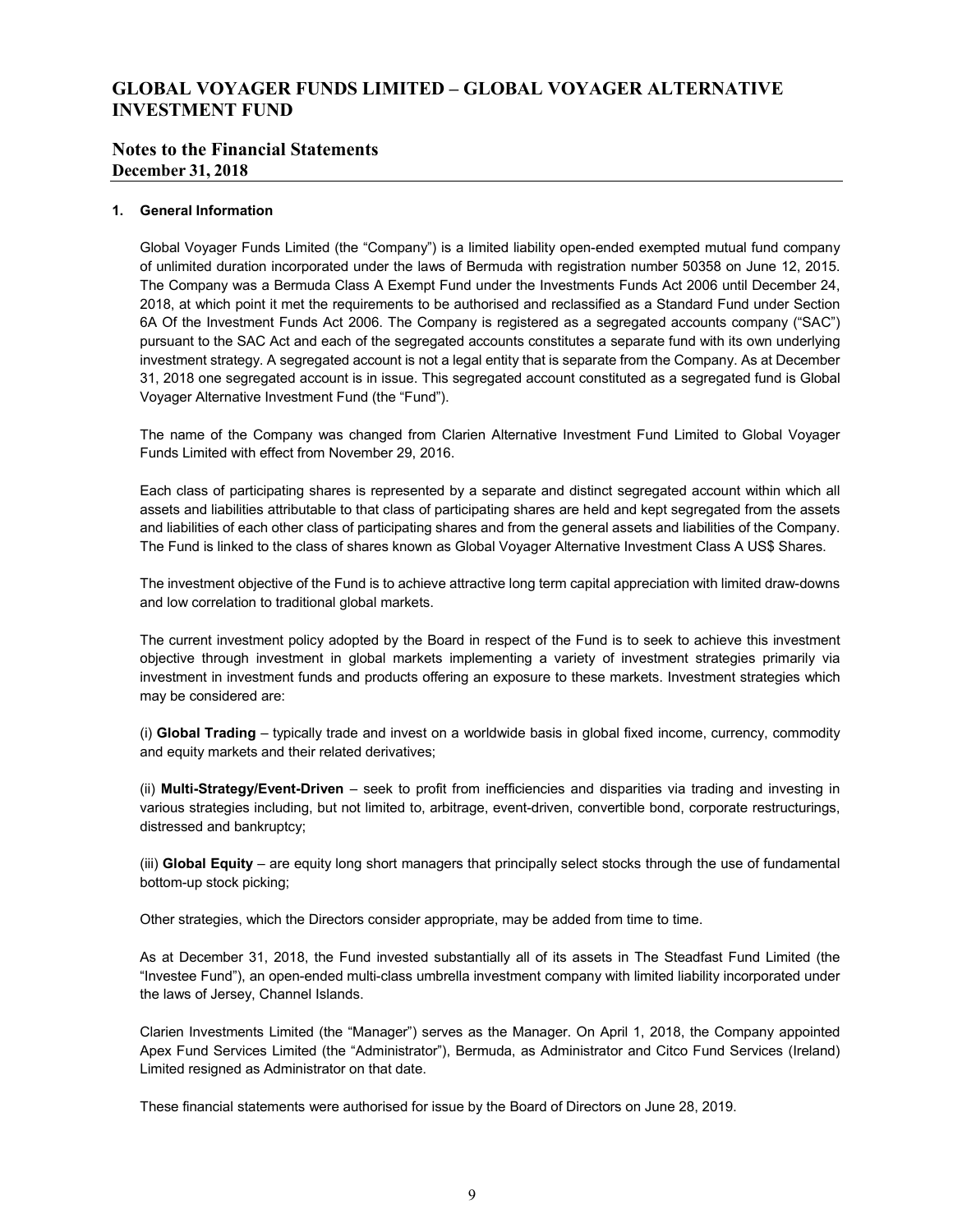## **Notes to the Financial Statements December 31, 2018**

#### **2. Basis of Preparation**

#### **(a) Statement of compliance**

The Company's financial statements have been prepared in accordance with International Financial Reporting Standards ("IFRS").

#### **(b) Basis of measurement**

The financial statements have been prepared under the historical cost convention, as modified by the revaluation of financial assets held at fair value through profit or loss ("FVTPL").

#### **(c) Use of estimates and judgements**

The preparation of financial statements in conformity with IFRS requires the use of accounting estimates. It also requires management to exercise its judgement in the process of applying the Company's accounting policies.

The financial statements have been prepared on a going concern basis which assumes that the Company will continue in operational existence for the foreseeable future.

All references to net assets throughout this document refer to net assets attributable to holders of shares, unless otherwise stated.

Management makes estimates and assumptions that affect the reported amounts of assets and liabilities within the financial year. The resulting accounting estimates will, by definition, seldom equal the related actual results. Estimates and judgements are continually evaluated and are based on historical experience and other factors, including expectations of future events that are believed to be reasonable under the circumstances. The estimates and assumptions that have a significant risk of causing a material adjustment to the carrying amounts of assets and liabilities are outlined below.

#### **3. Significant Accounting Policies**

The accounting policies set out below have been applied consistently to all periods presented in these financial statements, unless otherwise indicated.

#### **(a) Financial Assets and Financial Liabilities**

#### *(i) Recognition and initial measurement*

Financial assets and liabilities at FVTPL are recognised initially on the trade date at which the Company becomes a party to the contractual provisions of the instrument. Other financial assets and liabilities are recognised on the date they are originated.

Financial assets and financial liabilities at FVTPL are measured initially at fair value, with transaction costs recognised in the Statement of Comprehensive Income.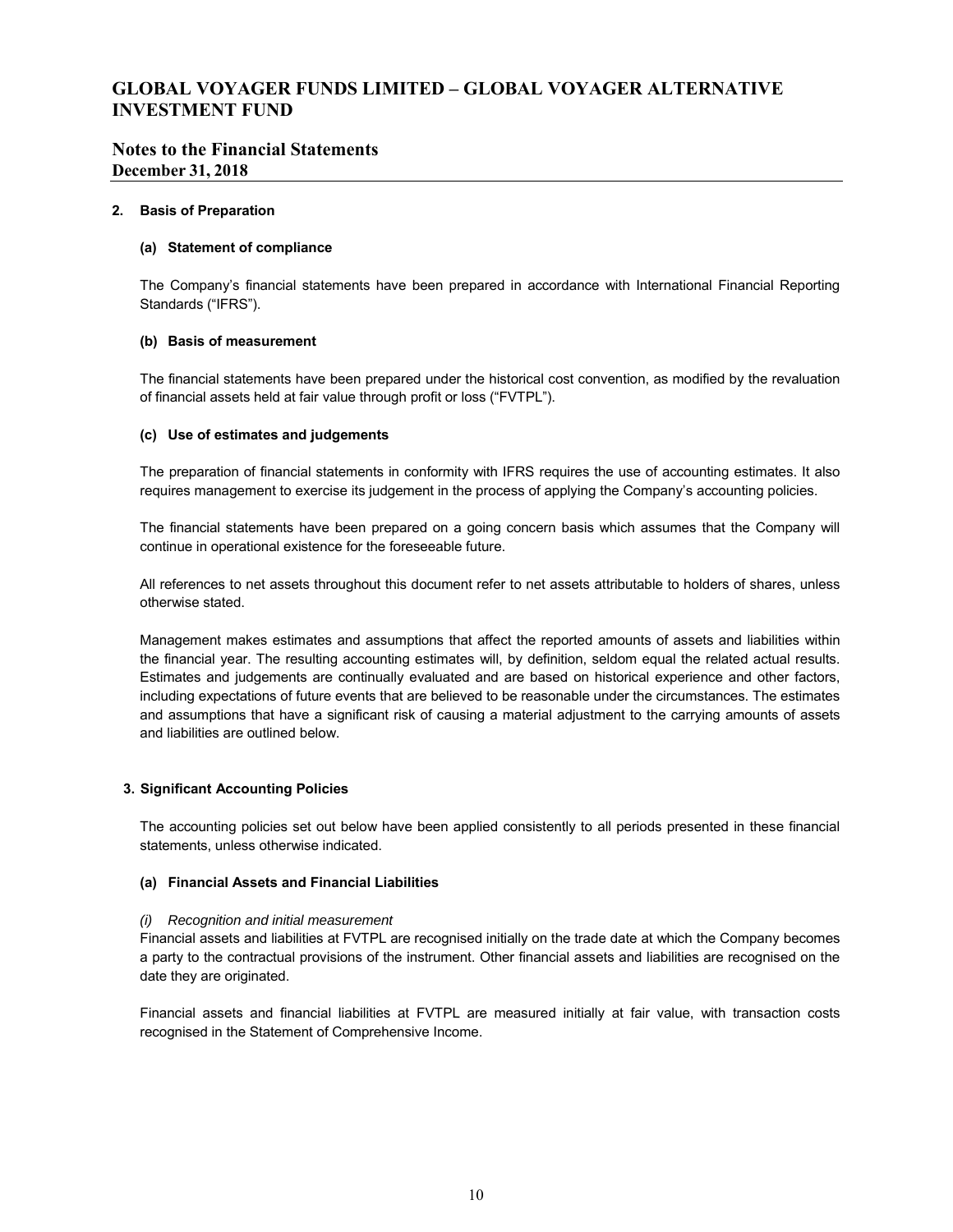## **Notes to the Financial Statements December 31, 2018**

#### **3. Significant Accounting Policies (Continued)**

### **(a) Financial Assets and Financial Liabilities (Continued)**

*(ii) Classification* 

#### *Assets*

The Company classifies its investments based on both the Company's business model for managing those financial assets and the contractual cash flow characteristics of the financial assets. The portfolio of financial assets is managed and performance is evaluated on a fair value basis. The Company is primarily focused on fair value information and uses that information to assess the assets' performance and to make decisions. The Company has not taken the option to irrevocably designate any equity securities as fair value through other comprehensive income. The contractual cash flows of the Company's debt securities are solely principal and interest, however, these securities are neither held for the purpose of collecting contractual cash flows nor held both for collecting contractual cash flows and for sale. The collection of contractual cash flows is only incidental to achieving the Company's business model's objective. Consequently, all investments are measured at fair value through profit or loss.

#### *Liabilities*

The Company makes short sales in which a borrowed security is sold in anticipation of a decline in the market value of that security, or it may use short sales for various arbitrage transactions. Short sales are held for trading and are consequently classified as financial liabilities at fair value through profit or loss. Derivative contracts that have a negative fair value are presented as liabilities at fair value through profit or loss.

As such, the Company classifies all of its investment portfolio as financial assets as fair value through profit or loss.

The Company's policy requires the Investment Manager and the Board of Directors to evaluate the information about these financial assets on a fair value basis together with other related financial information.

#### *(iii) Investments in financial assets previously designated at fair value through profit or loss*

The Company holds an Investee Fund of US\$30,498,921 (2017: US\$30,747,860) which had previously been designated at fair value through profit or loss. On adoption of IFRS 9 these securities are mandatorily classified as fair value through profit or loss.

#### *(iv) Fair value measurement*

Subsequent to initial recognition, all financial assets at FVTPL are measured at fair value. Gains and losses arising from changes in the fair value of the financial assets at FVTPL category are presented in the Statement of Comprehensive Income within net changes on financial assets through FVTPL in the year in which they arise.

The Company's investments in the Investee Fund are subject to the terms and conditions of the Investee Fund's offering documentation. The Investee Fund is not traded in an active market. The investments in the Investee Fund are valued based on the latest available redemption price of such units for the underlying investments, as determined by their administrators. The Company reviews the details of the reported information obtained from the Investee Fund and may make adjustments to the value based on the following considerations:

- the liquidity of the Investee Fund or its underlying investments;
- the value date of the net asset value ("NAV") provided;
- any restrictions on redemptions; and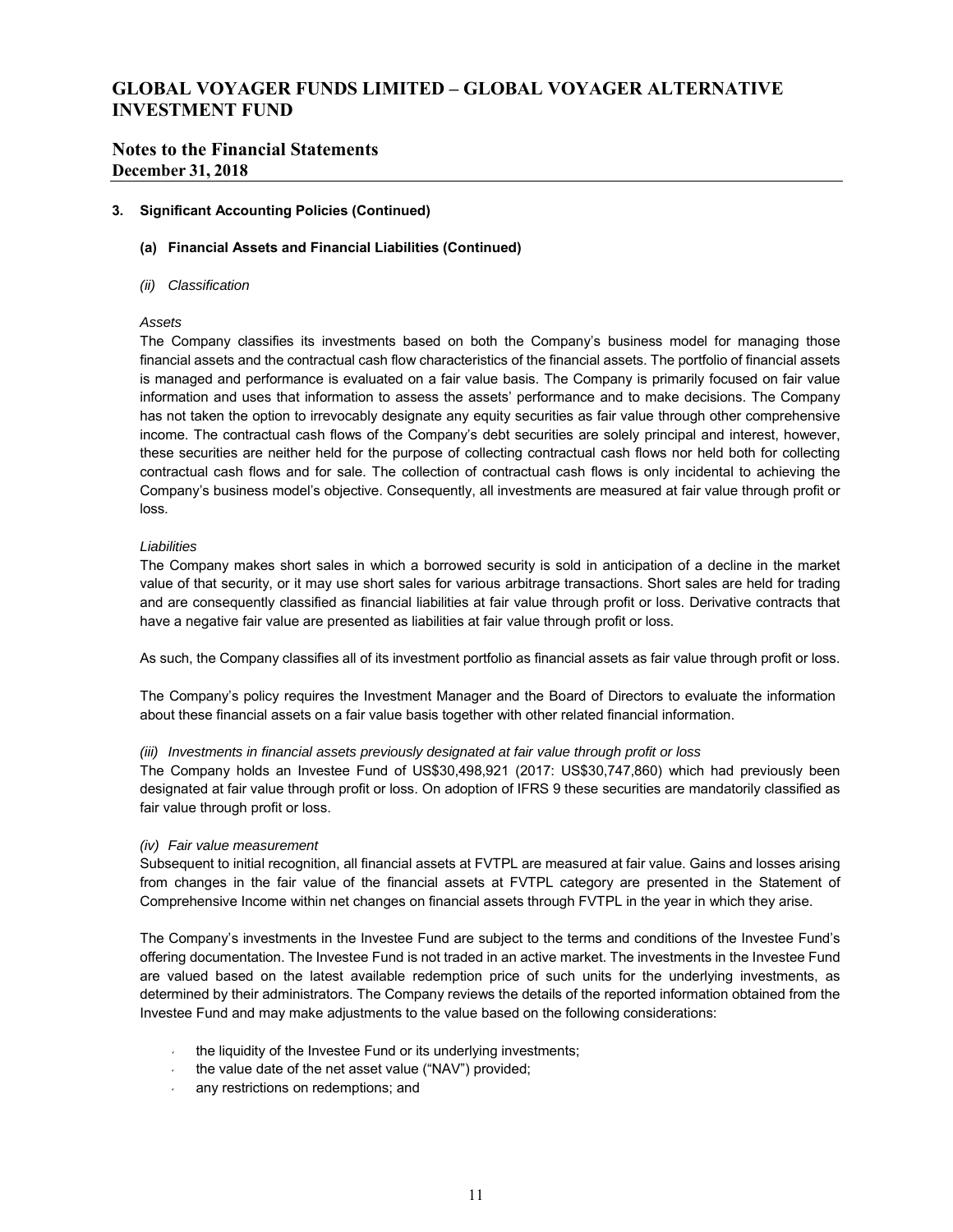# **Notes to the Financial Statements December 31, 2018**

 the basis of accounting and, in instances where the basis of accounting is other than fair value, fair valuation information provided by the Investee Fund's advisors.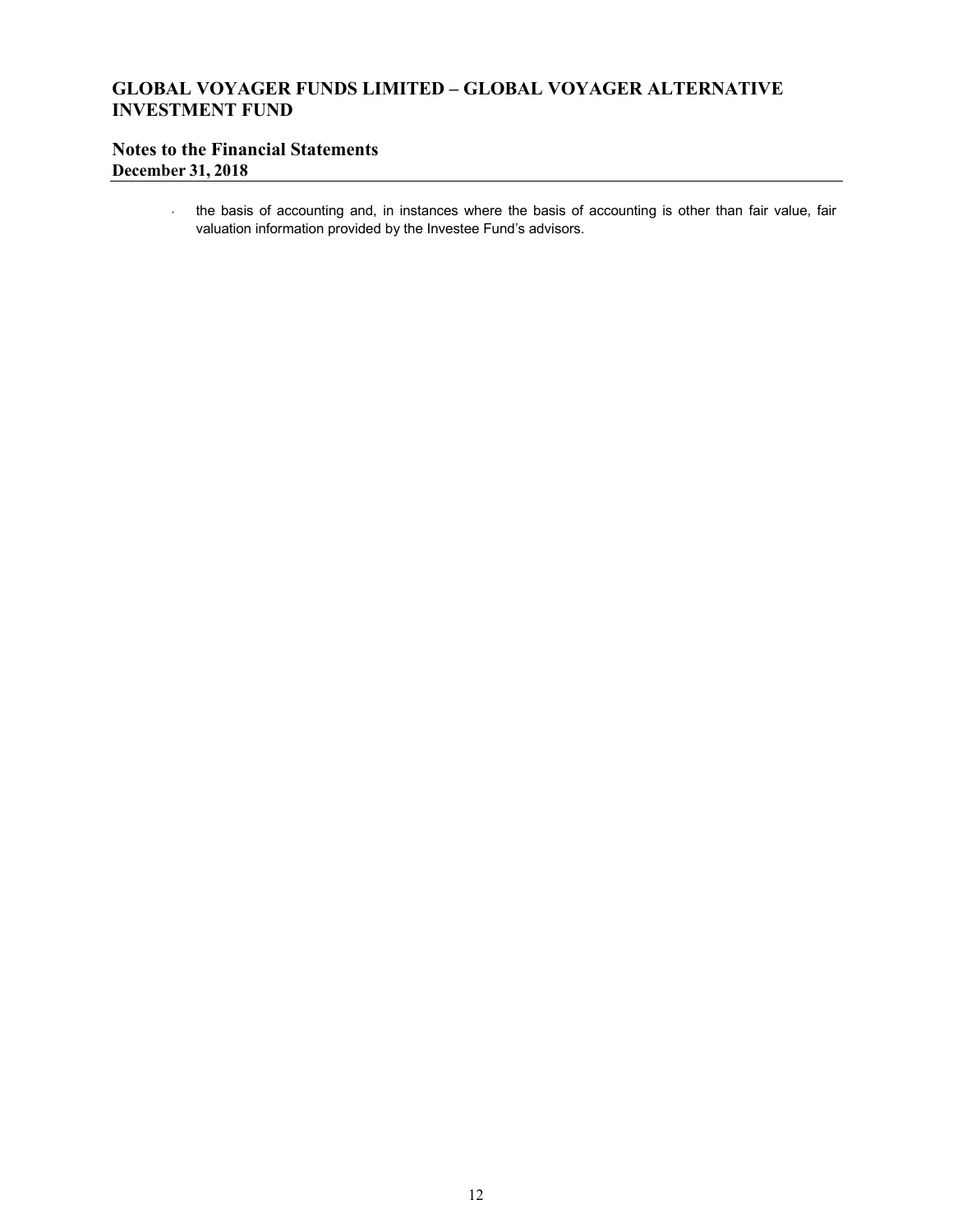## **Notes to the Financial Statements December 31, 2018**

#### **3. Significant Accounting Policies (Continued)**

### **(a) Financial Assets and Financial Liabilities (Continued)**

#### *(iv) Fair value measurement (Continued)*

If necessary, the Company makes adjustments to the NAV of the Investee Fund to obtain the best estimate of fair value. Other net changes in fair value on financial assets and financial liabilities at FVTPL in the Statement of Comprehensive Income include the change in fair value of the Investee Fund.

As at December 31, 2018, 100% (2017: 100%) of financial assets at FVTPL comprise investments in the Investee Fund that have been fair valued in accordance with the policies set out above and at year end the Company has made no adjustment to the NAV of the Investee Fund. The shares of the Investee Fund are not publicly traded; redemption can only be made by the Company on the redemption dates and subject to the required notice periods specified in the offering documents of the Investee Fund. The frequency to which the Company has a right to request redemption of its investments in the Investee Fund is once each quarter. As a result, the carrying values of the Investee Fund may not be indicative of the values ultimately realised on redemption. In addition, the Company may be materially affected by the actions of other investors who have invested in the Investee Fund in which the Company has invested.

The Investee Fund is managed by a portfolio manager who is compensated by the Investee Fund for services. Such compensation generally consists of an asset-based fee and a performance-based incentive fee. Such compensation is reflected in the valuation of the Company's investment in the Investee Fund.

#### *(v) Amortised cost measurement*

The amortised cost of a financial asset or liability is the amount at which the financial asset or liability is measured at initial recognition, minus principal repayments, plus or minus the cumulative amortisation using the effective interest method of any difference between the initial amount recognised and the maturity amount, minus any reduction for impairment.

#### *(vi) Impairment*

The Company measures loss allowances at an amount equal to lifetime ECLs, except for the following, which are measured at 12 month ECLs:

- financial assets that are determined to have low credit risk at the reporting date; and
- other financial assets for which credit risk (i.e. the risk of default occurring over the expected life of the asset) has not increased significantly since initial recognition

When determining whether the credit risk of a financial asset has increased significantly since initial recognition and when estimating ECLs, the Company considers reasonable and supportable information that is relevant and available without undue cost or effort. This includes both quantitative and qualitative information and analysis, based on the Company's historical experience and informed credit assessment and including forward looking information.

The Company assumes that the credit risk on a financial asset has increased significantly if it is more than 30 days past due.

The Company considers a financial asset to be in default when:

• the borrower is unlikely to pay its credit obligations to the Company in full, without recourse by the Company to actions such as realising security (if any is held); or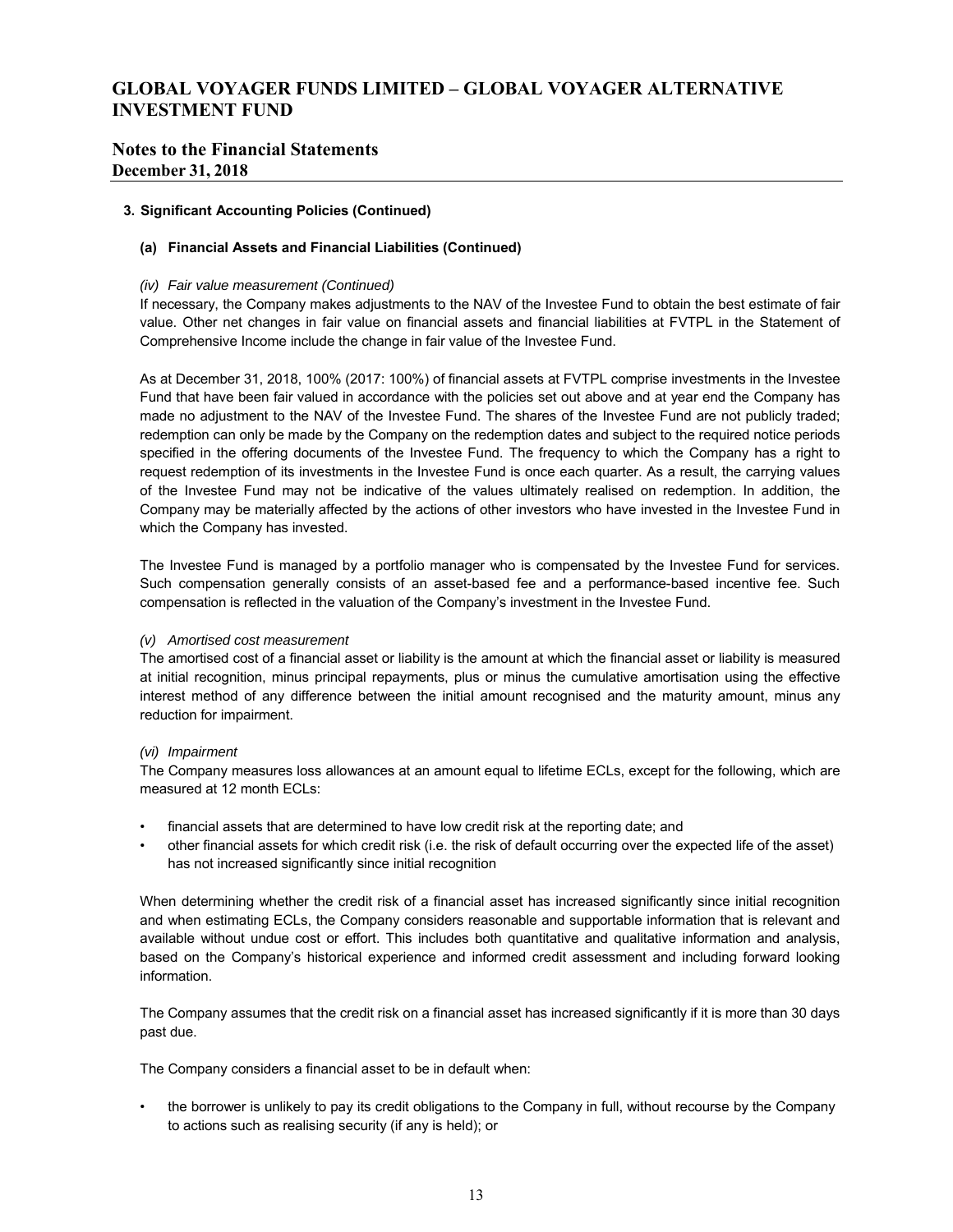## **Notes to the Financial Statements December 31, 2018**

#### **3. Significant Accounting Policies (Continued)**

#### **(a) Financial Assets and Financial Liabilities (Continued)**

- *(vi) Impairment (Continued)*
- the financial asset is more than 90 days past due.

The Company considers a financial asset to have low credit risk when the credit rating of the counterparty is equivalent to the globally understood definition of 'investment grade'.

The maximum period considered when estimating ECLs is the maximum contractual period over which the Company is exposed to credit risk.

#### Measurement of ECLs

ECLs are a probability weighted estimate of credit losses. Credit losses are measured as the present value of all cash shortfalls (i.e. the difference between the cash flows due to the entity in accordance with the contract and the cash flows that the Company expects to receive). ECLs are discounted at the effective interest rate of the financial asset.

#### Credit impaired financial assets

At each reporting date, the Company assesses whether financial assets carried at amortised cost are credit impaired. A financial asset is 'credit impaired' when one or more events that have a detrimental impact on the estimated future cash flows of the financial asset have occurred.

Evidence that a financial asset is credit impaired includes the following observable data:

- significant financial difficulty of the borrower or issuer;
- a breach of contract such as a default or being more than 90 days past due; or
- it is probable that the borrower will enter bankruptcy or other financial reorganisation

Presentation of allowance for ECLs in the statement of financial position.

Loss allowances for financial assets measured at amortised cost are deducted from the gross carrying amount of the assets.

#### Write off

The gross carrying amount of a financial asset is written off when the Company has no reasonable expectations of recovering a financial asset in its entirety or a portion thereof.

#### *(vii) Derecognition*

The Company derecognises a financial asset when the contractual rights to the cash flows from the financial asset expire, or when it transfers the financial asset in a transaction in which substantially all the risks and rewards of ownership of the financial asset are transferred or in which the Company neither transfers nor retains substantially all the risks and rewards of ownership and does not retain control of the financial asset.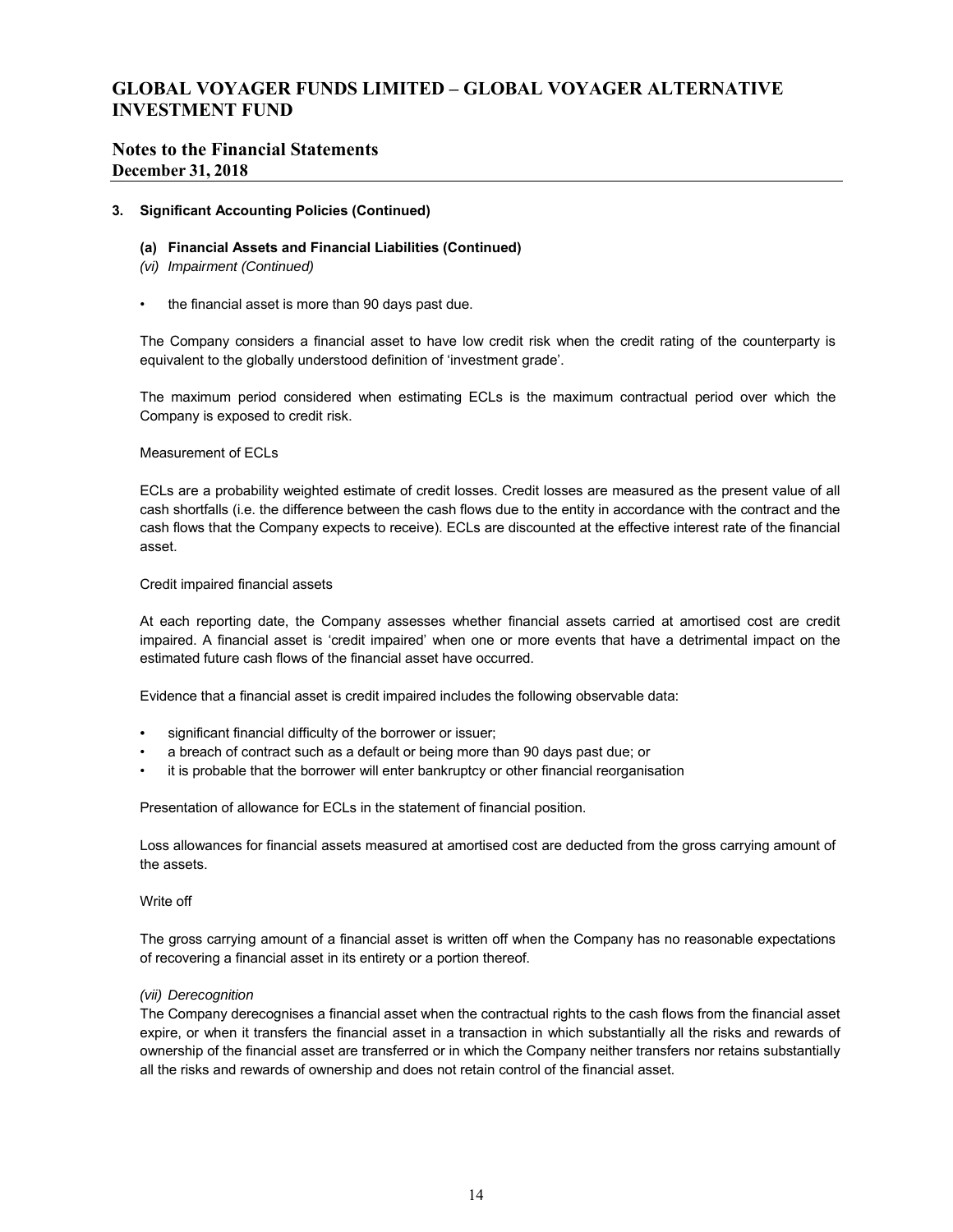## **Notes to the Financial Statements December 31, 2018**

#### **3. Significant Accounting Policies (Continued)**

#### **(a) Financial Assets and Financial Liabilities (Continued)**

#### *(vii) Derecognition (Continued)*

On derecognition of a financial asset, the difference between the carrying amount of the asset (or the carrying amount allocated to the portion of the asset derecognised), and the consideration received is recognised in the Statement of Comprehensive Income.

The Company derecognises a financial liability when its contractual obligations are discharged or cancelled or expire.

#### **(b) Structured Entities**

The Company has investments in the Investee Fund which is considered investments in an unconsolidated structured entity.

A structured entity is an entity that has been designed so that voting or similar rights are not the dominant factor in deciding who controls the entity, such as when any voting rights relate to administrative tasks only and the relevant activities are directed by means of contractual arrangements. A structured entity often has some or all of the following features or attributes; (i) restricted activities, (ii) a narrow and well-defined objective, such as to provide investment opportunities for investors by passing on risks and rewards associated with the assets of the structured entity to investors, (iii) insufficient equity to permit the structured entity to finance its activities without subordinated financial support and (iv) financing in the form of multiple contractually linked instruments to investors that creates concentrations of credit or other risks.

The Company invests in the Investee Fund whose objectives range from achieving medium to long term capital growth and whose investment strategy does not include the use of leverage. The asset manager of the Investee Fund applies various investment strategies to accomplish its investment objectives. The Investee Fund finances its operations by issuing redeemable shares which are puttable at the holder's option and entitles the holder to a proportional stake in the Investee Fund's net assets. The Company holds redeemable shares in the Investee Fund.

The change in fair value of the Investee Fund is included in the Statement of Comprehensive Income in net unrealised appreciation on financial assets and financial liabilities at FVTPL. The Company's maximum exposure to loss from its interests in the Investee Fund is equal to the total fair value of its investments in the Investee Fund. Once the Company has disposed of its shares in the Investee Fund, the Company ceases to be exposed to any risk from the Investee Fund.

The Company's investments in the Investee Fund are susceptible to market price risk arising from uncertainties about future values of the Investee Fund. The Manager makes investment decisions after extensive due diligence of the underlying Investee Fund, its strategy and the overall quality of the underlying Investee Fund's manager.

The exposure to investments in the Investee Fund at fair value by strategy employed is disclosed in Note 4. These investments are included in financial assets at FVTPL in the Statement of Financial Position.

#### **Portfolio Fund/Investment Objective**

The following is a summary of the investment objectives and redemptions terms for the Company's investments in the Investee Fund: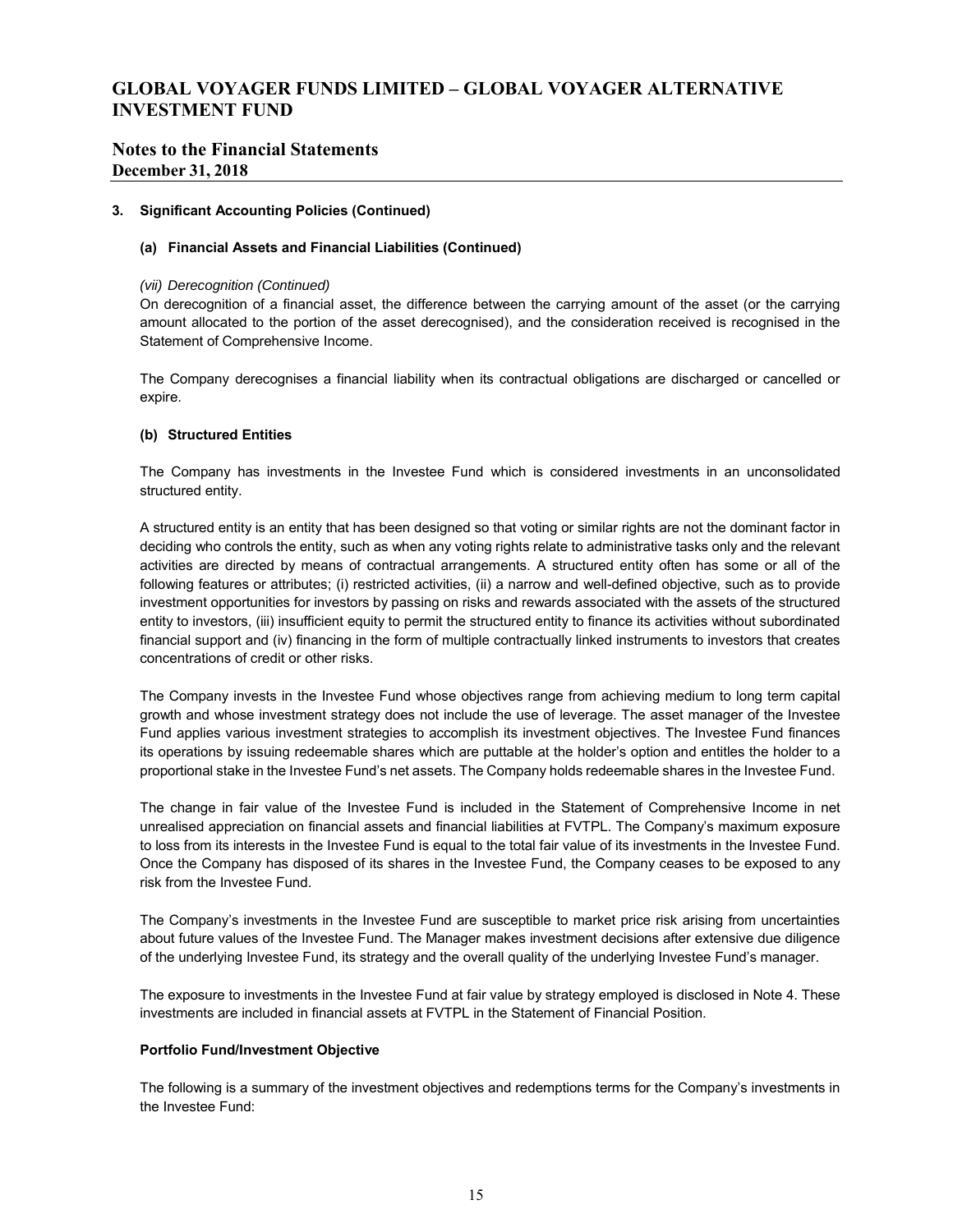## **Notes to the Financial Statements December 31, 2018**

#### **3. Significant Accounting Policies (Continued)**

#### **(b) Structured Entities (Continued)**

#### **The Steadfast Fund Limited**

The Steadfast Fund Limited seeks to achieve its investment objective through investment in global markets implementing a variety of investment strategies primarily via investment in investment funds and products offering an exposure to these markets. Investment strategies which may be considered are global trading, multistrategy/event-driven and global equity. Redemptions are permitted quarterly, with forty-five days' notice required.

#### **(c) Foreign Currency Translation**

#### *(i) Functional and presentation currency*

These financial statements are presented in the United States Dollar ("US\$") which is the Company's functional currency. All financial information presented in US\$ are rounded to the nearest dollar.

#### *(ii) Transactions and balances*

Monetary assets and liabilities denominated in currencies other than the functional currency are translated into the functional currency at the closing rates of exchange at year end. Transactions during the year, including purchases and sales of securities, income and expenses are translated at the rate of exchange prevailing on the date of the transaction. Foreign currency transaction gains and losses are disclosed in net changes on financial assets and financial liabilities at FVTPL in the Statement of Comprehensive Income.

#### **(d) Cash and Cash Equivalents**

Cash and cash equivalents includes cash in hand, deposits held at call with banks and other short-term investments in an active market with original maturities of three months or less.

#### **(e) Other Receivables and Payables**

Other receivables and payables are initially recognised at fair value and subsequently may be measured at amortised cost less provision for expected credit losses as appropriate.

#### **(f) Operating Expenses**

The Company is responsible for all normal operating expenses including administration and custodian fees, audit fees and other charges incurred on the acquisition and realisation of investments.

#### **(g) Taxation**

At December 31, 2018, there is no Bermuda income, corporation, or profits tax, withholding tax, capital gains tax, capital transfer tax, estate duty or inheritance tax payable by the Company (2017: none). Under the Exempted Undertakings Tax Protection Act 1966, the Company has received an assurance that, in the event of there being enacted in Bermuda any legislation imposing tax computed on profits or income, or computed on any capital assets, gain or appreciation or any tax in the nature of estate duty or inheritance tax, such tax shall not until March 31, 2035 be applicable to the Company or to its operations, or to the shares, debentures or other obligations of the Company. However, the Company pays the applicable annual fees to the Bermuda Government and the Bermuda Monetary Authority.

The Company has evaluated the tax positions and has concluded that there are no significant tax positions requiring recognition, measurement or disclosure in the financial statements. Tax penalties and interest, if any,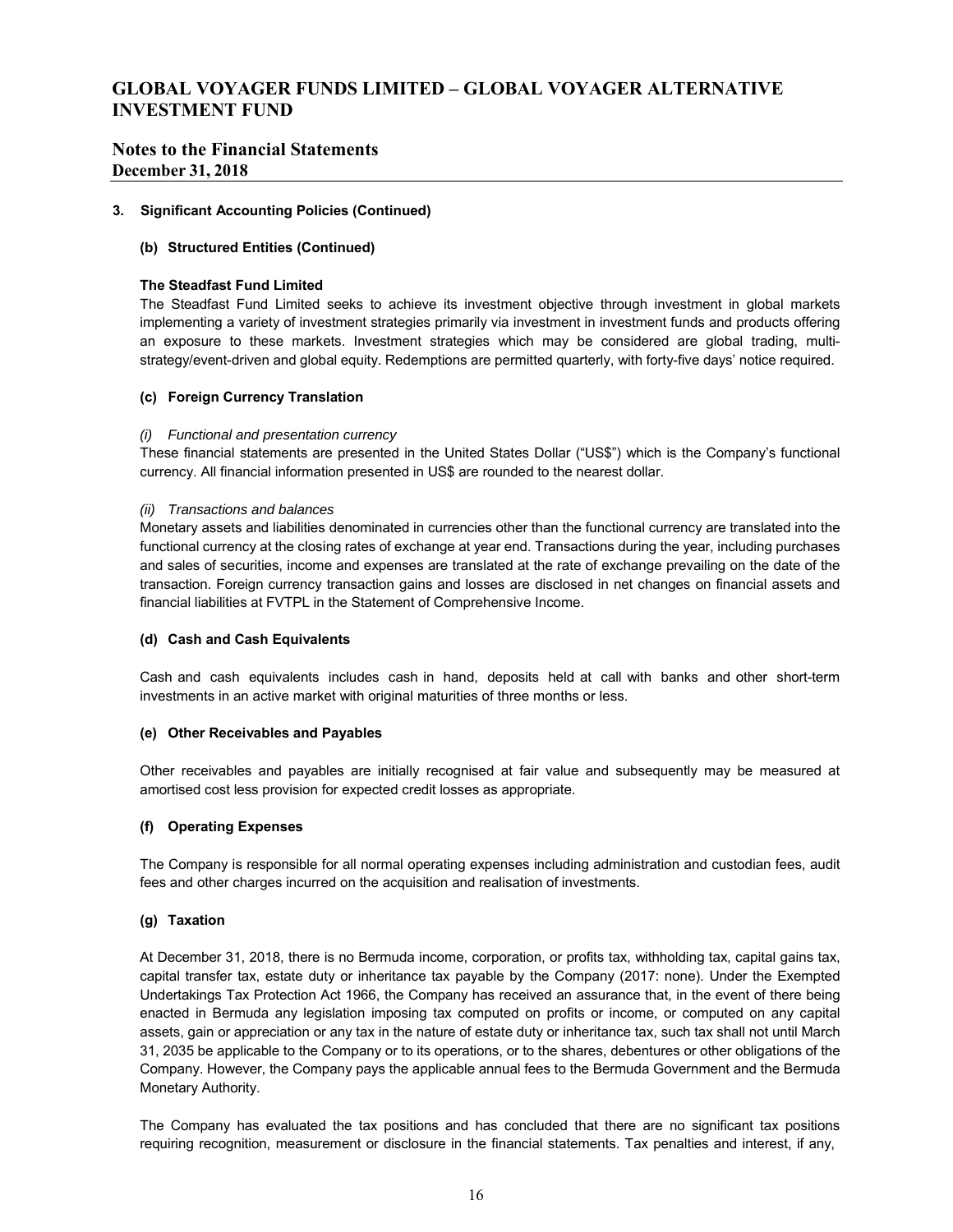# **Notes to the Financial Statements December 31, 2018**

would be accrued as incurred and would be classified as tax expense in the Statement of Comprehensive Income. As at December 31, 2018, the Company did not incur any interest or penalties (2017: none).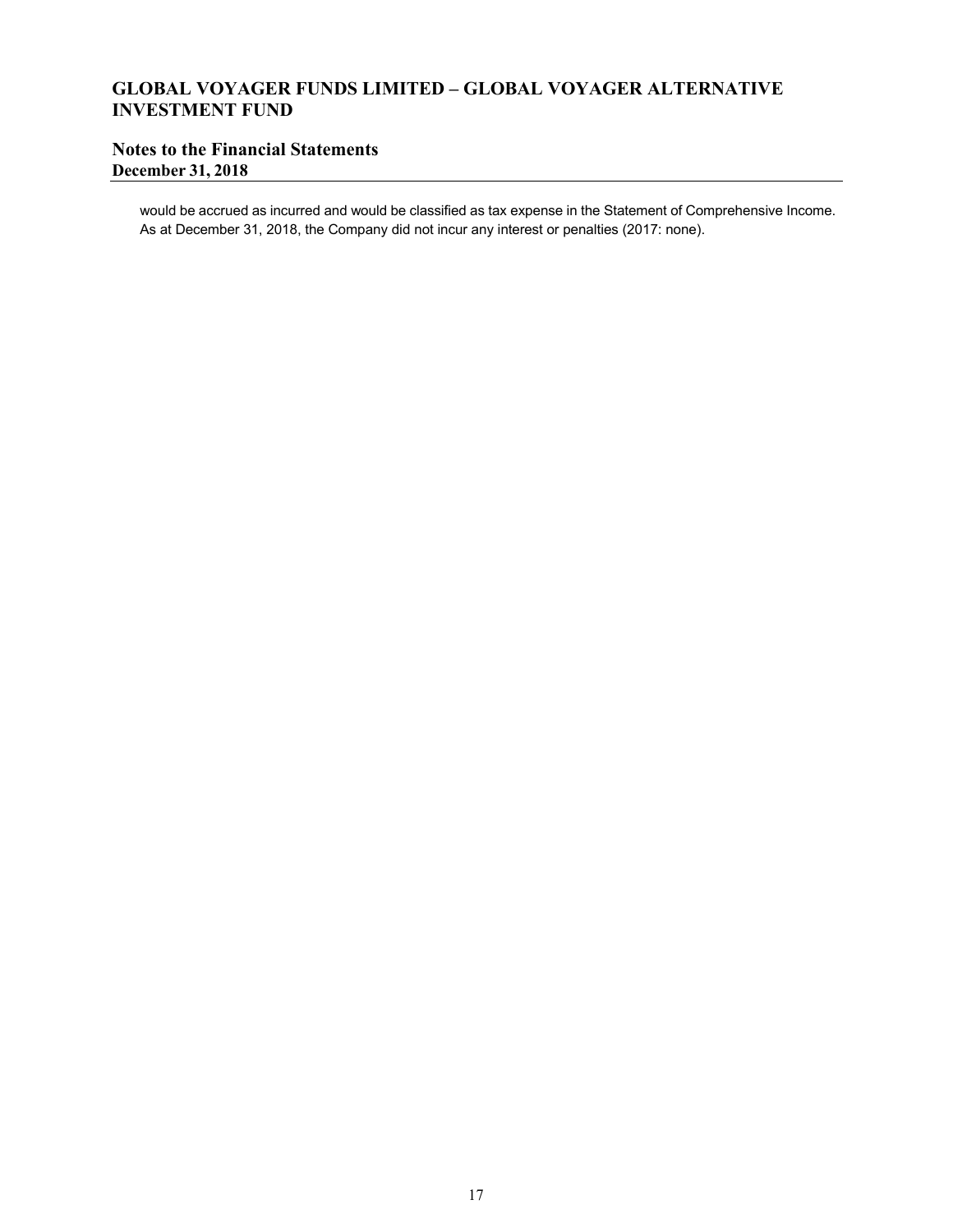## **Notes to the Financial Statements December 31, 2018**

#### **3. Significant Accounting Policies (Continued)**

### **(h) Standards and amendments to existing standards effective from January 1, 2018**

IFRS 9 'Financial Instruments' became effective for annual periods beginning on or after January 1, 2018. It addresses the classification, measurement and derecognition of financial assets and liabilities and replaces the multiple classification and measurement models in IAS 39.

Classification and measurement of debt assets is driven by the entity's business model for managing the financial assets and the contractual cash flow characteristics of the financial assets. A debt instrument is measured at amortised cost if the objective of the business model is to hold the financial asset for the collection of the contractual cash flows and the contractual cash flows under the instrument solely represent payments of principal and interest (SPPI). A debt instrument is measured at fair value through other comprehensive income if the objective of the business model is to hold the financial asset both to collect contractual cash flows from SPPI and to sell. All other debt instruments must be recognised at fair value through profit or loss. An entity may however, at initial recognition, irrevocably designate a financial asset as measured at fair value through profit or loss if doing so eliminates or significantly reduces a measurement or recognition inconsistency. Derivative and equity instruments are measured at fair value through profit or loss unless, for equity instruments not held for trading, an irrevocable option is taken to measure at fair value through other comprehensive income. IFRS 9 also introduces a new expected credit loss (ECL) impairment model.

IFRS 9 has been applied retrospectively by the Company and did not result in a change to the classification or measurement of financial instruments as outlined in note 3(a). The Company's investment portfolio continues to be classified as fair value through profit or loss and other financial assets which are held for collection continue to be measured at amortised cost. There was no material impact on adoption from the application of the new impairment model.

There are no other standards, amendments to standards or interpretations that are effective for annual periods beginning on January 1, 2018 that have a material effect on the financial statements of the Company.

## **(i) New standards, amendments and interpretations effective after January 1, 2018 and have not been early adopted**

A number of new standards, amendments to standards and interpretations are effective for annual periods beginning after January 1, 2018, and have not been early adopted in preparing these financial statements. None of these are expected to have a material effect on the financial statements of the Company.

#### **(j) Redeemable Participating Shares**

The Company has issued one class of redeemable participating shares, which is redeemable at the holder's option and is classified as financial liabilities. Redeemable participating shares can be put back to the Company at any dealing date for cash equal to a proportionate share of the Company's NAV attributable to the share class. Shares are redeemable quarterly. The redeemable participating shares are carried at the redemption amount that is payable at the Statement of Financial Position date if the holder exercises the right to put the shares back to the Company. Redeemable participating shares are issued and redeemed at the holder's option at prices based on the Company's trading NAV per share at the time of issue or redemption. The Company's trading NAV per share is calculated by dividing the net assets attributable to the holders of redeemable participating shares per class by the total number of outstanding redeemable participating shares for each respective share class.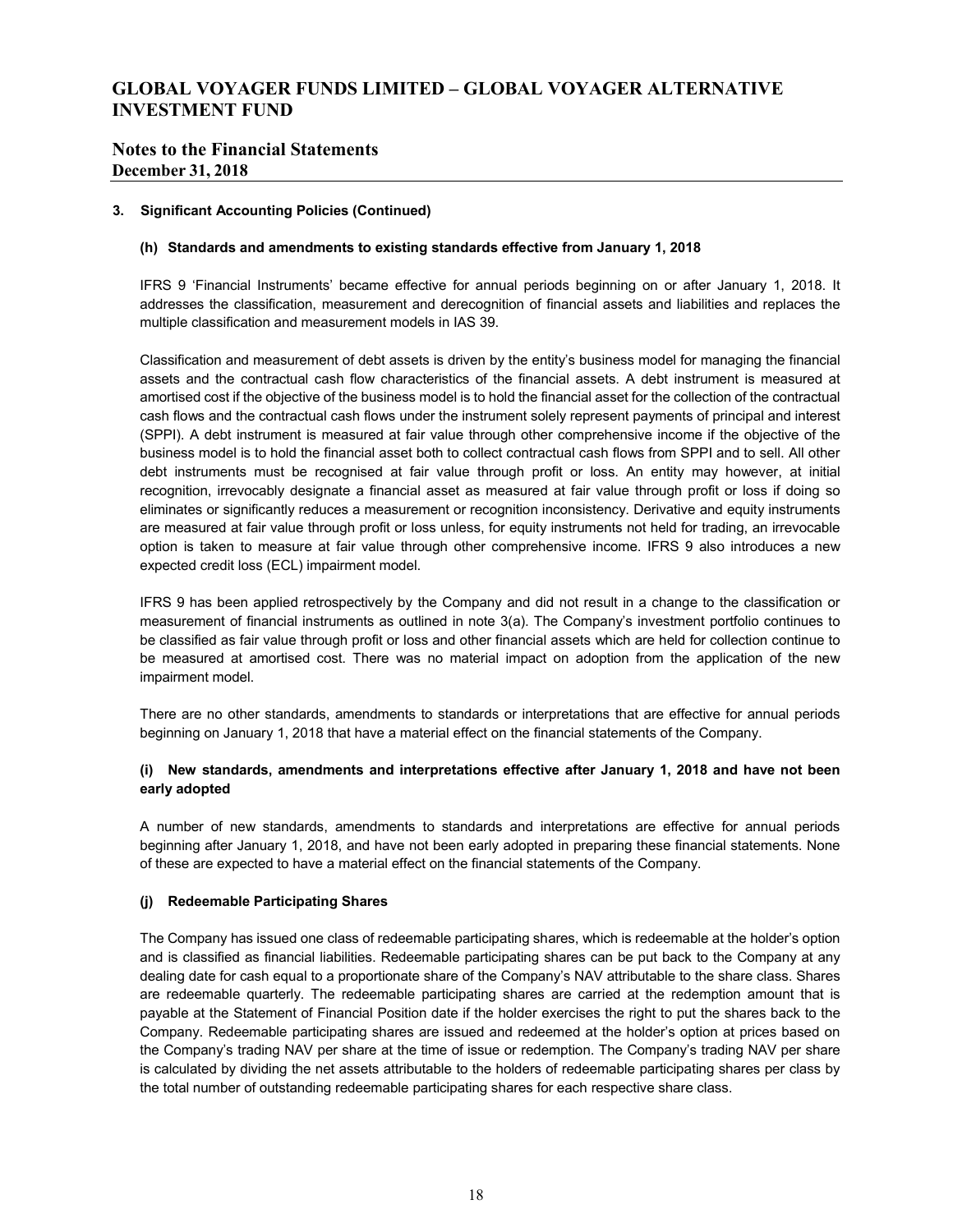## **Notes to the Financial Statements December 31, 2018**

#### **3. Significant Accounting Policies (Continued)**

#### **(k) Management Shares**

Management Shares are classified as equity.

|                                 | <b>Authorised</b> |       | Issued and fully paid |       |
|---------------------------------|-------------------|-------|-----------------------|-------|
| <b>Number of shares</b>         | 2018              | 2017  | 2018                  | 2017  |
| Management shares of US\$1 each | 8.000             | 8.000 | 8,000                 | 8,000 |
|                                 | <b>Authorised</b> |       | Issued and fully paid |       |
| <b>Expressed in US\$</b>        | 2018              | 2017  | 2018                  | 2017  |
| Management shares               | 8.000             | 8.000 | 8,000                 | 8,000 |

The holders of management shares are entitled to receive notice of, and to vote at, general meetings of the Company. Dividends may not be declared in respect of the management shares. On the winding up of the Company, the holders of these shares are only entitled to a repayment pari passu with the holders of the participating shares to the capital paid up on the management shares, but shall not be entitled to any further amounts. At December 31, 2018 and 2017, the management shares were held by the Manager.

#### **4. Financial Instruments**

#### **Fair Value of Financial Instruments**

The Company's financial instruments, which are valued at fair value, include investments in the Statement of Financial Position.

#### **Financial Instruments Risk**

The Company's activities expose it to a variety of financial risks: market risk (including price risk, interest rate risk and currency risk), credit risk and liquidity risk.

The Company is also exposed to operational risks such as settlement and custody risk. Custody risk is the risk of loss of financial assets and financial liabilities held in custody occasioned by the insolvency or negligence of the custodian. Although an appropriate legal framework is in place that mitigates the risk of loss of value of the financial assets and financial liabilities held by the custodian, in the event of its failure, the ability of the Company to transfer the financial assets and financial liabilities might be temporarily impaired.

The Company's overall risk management program seeks to maximise the returns derived for the level of risk to which the Company is exposed and seeks to minimise potential adverse effects on the Company's financial performance.

The Company uses different methods to measure and manage the various types of risk to which it is exposed; these methods are explained below.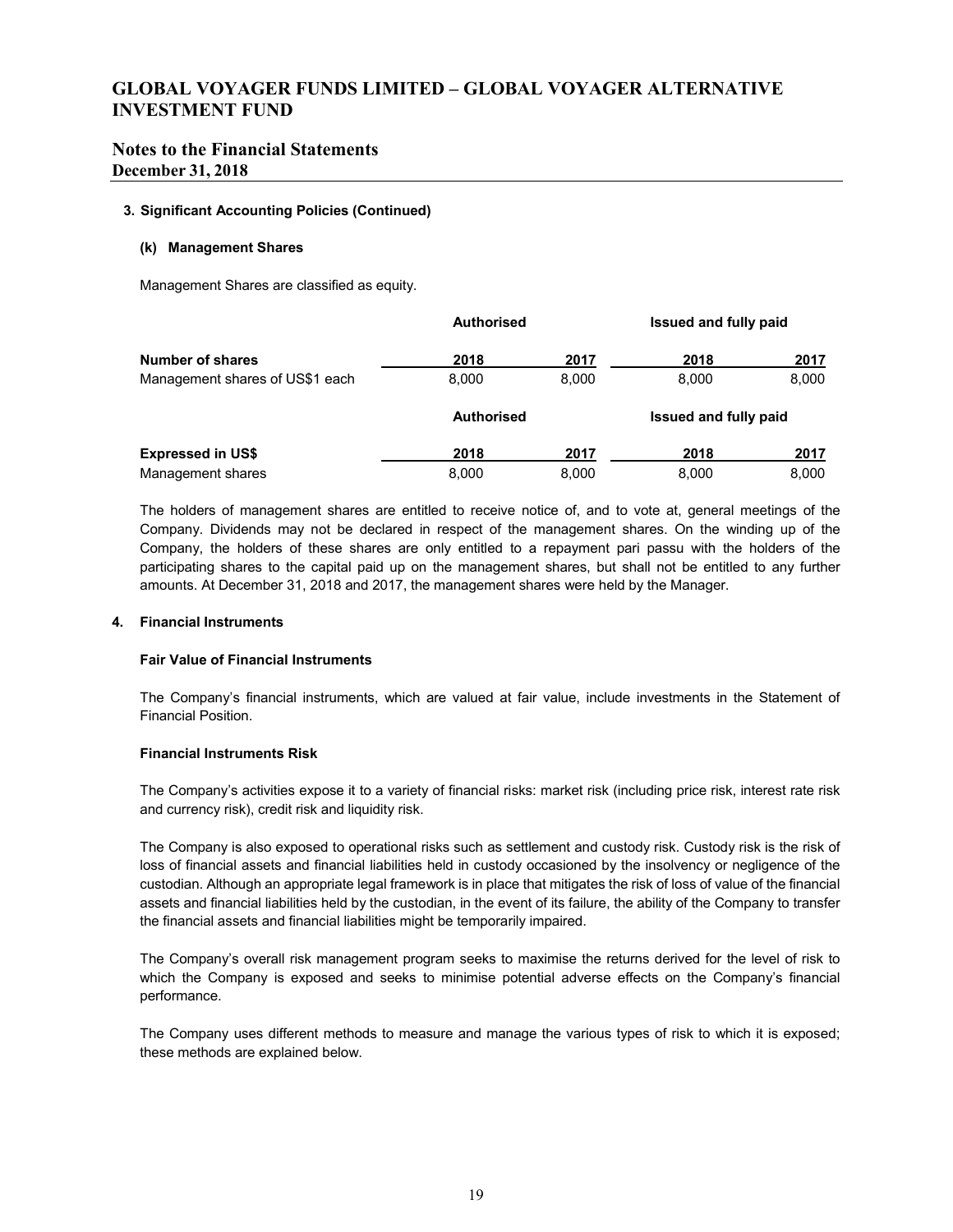## **Notes to the Financial Statements December 31, 2018**

#### **4. Financial Instruments (Continued)**

### **Financial Instruments Risk (Continued)**

#### **(a) Market Risk**

Market risk is the risk that changes in market prices will affect the Company's income or the fair value of its holdings of financial instruments. The objective of market risk management is to manage and control market risk exposures within acceptable parameters, while optimising the return. The main market risks are as follows.

#### *(i) Price risk*

The Company invests in the Investee Fund and is susceptible to market price risk arising from uncertainties about future values of the Investee Fund. The Manager makes investment decisions after an extensive assessment of the Investee Fund, its strategy and the overall quality of the Investee Fund's manager.

The exposure to investments in the Investee Fund at fair value by strategy employed is disclosed in the following table. This investment is included in financial assets at FVTPL in the Statement of Financial Position.

|                                                       |                |                         | <b>Carrying amount</b><br>included in                        |
|-------------------------------------------------------|----------------|-------------------------|--------------------------------------------------------------|
|                                                       |                |                         | financial assets at                                          |
|                                                       | Number of      | <b>Total net assets</b> | <b>FVTPL</b>                                                 |
| 2018                                                  | investee funds | US\$                    | US\$                                                         |
| Investment in unlisted open-ended<br>investment funds |                |                         |                                                              |
| Multi-Strategy/Event Driven                           | 1              | 45,009,441              | 30,498,921                                                   |
|                                                       |                |                         | <b>Carrying amount</b><br>included in<br>financial assets at |
|                                                       | Number of      | <b>Total net assets</b> | <b>FVTPL</b>                                                 |
| 2017                                                  | investee funds | US\$                    | <u>US\$</u>                                                  |
| Investment in unlisted open-ended<br>investment funds |                |                         |                                                              |
| Multi-Strategy/Event Driven                           | 1              | 43,746,567              | 30,747,860                                                   |
|                                                       |                |                         |                                                              |

*(ii) Currency risk*

Currency risk is the risk that the fair value or future cash flows of a financial instrument will fluctuate because of changes in foreign exchange rates. The Company is not significantly exposed to currency risk as its investments are denominated in US\$.

The Company may also be indirectly affected by the impact of foreign exchange rate changes on the financial instruments held in the Investee Fund in which the Company invests. Therefore, the total effect of future movements in foreign exchange rates on the Company's net assets attributable to holders of shares may not be fully and reasonably measured.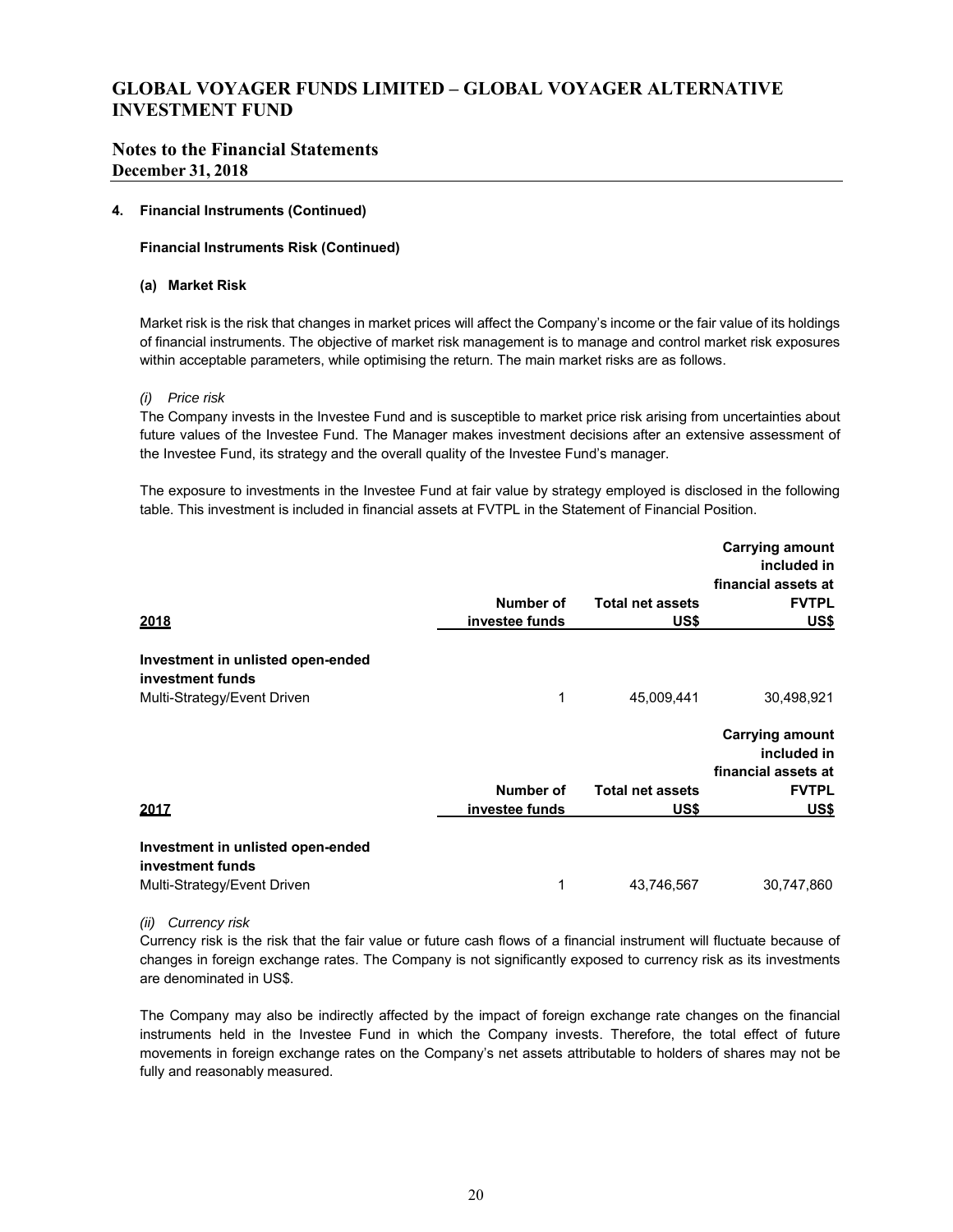## **Notes to the Financial Statements December 31, 2018**

#### **4. Financial Instruments (Continued)**

### **Financial Instruments Risk (Continued)**

#### **(a) Market Risk (Continued)**

#### *(iii) Interest rate risk*

Interest rate risk arises from the effects of fluctuations in the prevailing levels of market interest rates on the fair value of financial assets and financial liabilities and future cash flows. The majority of the Company's financial assets and financial liabilities are non-interest bearing and as a result, the Company is not subject to significant amounts of risk due to fluctuations in the prevailing levels of market interest rates.

The Company may also be indirectly affected by the impact of interest rate changes on the interest-bearing securities held in the Investee Fund in which the Company invests. Therefore, the total effect of future movements in interest rates on the Company's net assets attributable to holders of shares may not be fully and reasonably measured.

### *(iv) Concentration risk*

The current investment strategy of the Company is to seek to achieve its investment objective via investment in investment funds. The Fund has invested substantially all of its assets in the securities of one company, the Investee Fund, thus exposing the Company to concentration risk. The Company mitigates concentration risk through the diverse underlying investments held by the Investee Fund, who have diversified its investments among trading strategies and markets and have selected portfolio managers that invest independently of the others.

## **(b) Credit Risk**

Credit risk is the risk that an issuer or counterparty will be unable to meet a commitment that it has entered into with the Company.

Counterparty risk represents the potential loss that the Company would incur if the counterparties failed to perform pursuant to the terms of their obligations to the Company or if the custodian with whom the Company's interests were held, failed and it had not properly segregated client assets from their own assets or where a counterparty exercises rights over an interest held by them by virtue of some rights which enable them to treat the assets as collateral. Assets under the custody of the custodian are held legally segregated from any proprietary assets of the custodian. The Company's cash is held with one credit institution, Clarien Bank Limited ("Clarien Bank"), a wholly-owned subsidiary of Clarien Group Limited ("CGL") with no credit rating associated with it. The Company has carried out due diligence on the Custodian and Clarien Bank which shows that both the Custodian and Clarien Bank to be independent, conservatively run organisations. The Board of Directors and the Company are comfortable with the credit quality of Clarien Bank and that the Custodian and Clarien Bank satisfy the criteria set out by the Board of Directors for placing deposits with.

The main concentrations of credit risk and the credit rating of the counterparties at year end were as follows.

| 2018         | <b>Credit rating</b> | US\$    |
|--------------|----------------------|---------|
| Clarien Bank | Not rated            | 682,604 |
| 2017         | <b>Credit rating</b> | US\$    |
| Citco Bank   | Not rated            | 72,976  |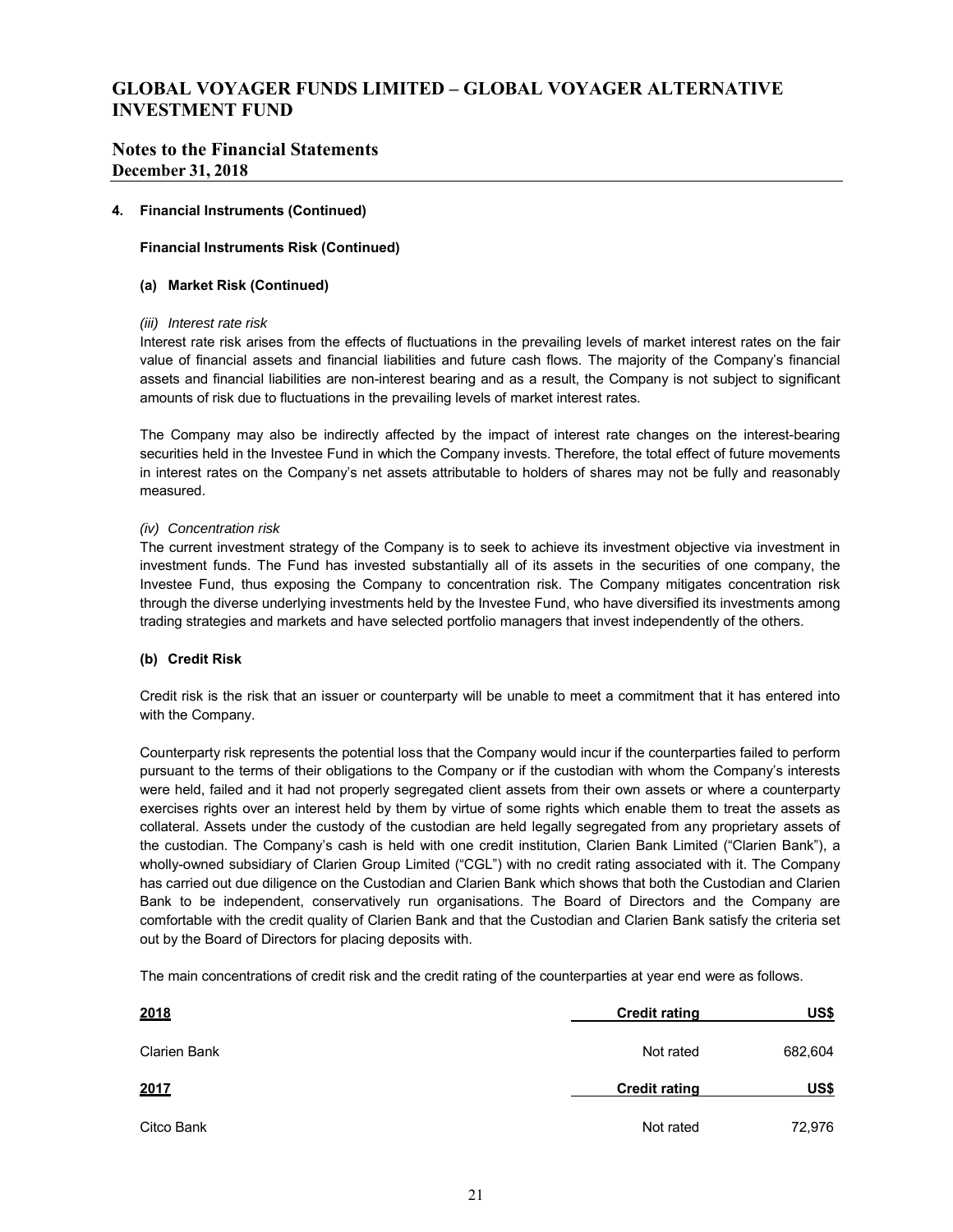## **Notes to the Financial Statements December 31, 2018**

#### **4. Financial Instruments (Continued)**

#### **Financial Instruments Risk (Continued)**

#### **(c) Liquidity risk**

Liquidity risk is the risk that the Company will encounter difficulty in meeting obligations associated with financial liabilities.

The Company's supplement provides for the quarterly redemption of shares and the Company is therefore exposed to the liquidity risk of meeting shareholder redemptions at any time. The Company's redemption policy only allows for redemptions on the last calendar day of each respective quarter throughout the term of the Fund or at such other time as determined by the Directors in their sole discretion (each a "Redemption Date") and shareholders must provide a written redemption request to the Administrator which must be received no later than 5.00 p.m. (Irish time) on the business day that is at least forty-five calendar days prior to the relevant Redemption Date.

Liquidity risk may arise from the potential inability to redeem the Company's investment in the Investee Fund without undue delay as the Directors of the Investee Fund have the option to refuse to redeem any participating shares in excess of 25% of the total number of such participating shares in the Investee Fund or in an Investee Fund's share class. If they so refuse, the requests for redemption on such Dealing Day shall be reduced rateably and the participating shares to which each request relates which are not redeemed by reason of such refusal shall be treated as if a request for redemption had been made in respect of each subsequent Dealing Day until all the participating shares in the original redemption request been redeemed.

Liquidity risk may also arise from the potential inability to redeem an investment in financial instruments without undue delay at a price close to its market value. The Investee Fund may invest in securities which are unlisted or for which there is not an active market. In particular, the Investee Fund may invest in illiquid markets or instruments. In addition, the Investee Fund may acquire investments that are only traded over-the-counter. Accurately valuing and realising such investments or closing out positions in such investments at appropriate prices may not always be possible.

The Company's liquidity risk is managed on a daily basis by the Manager in accordance with policies and procedures in place. The overall liquidity risk is monitored on a monthly basis by the Board of Directors.

The Company can manage its overall liquidity in a number of ways. The Company may, in the sole discretion of the Directors, take longer than the thirty days as set out in the Company's supplement to effect settlements of redemptions or may effectuate only a portion of a requested redemption. Under certain circumstances, the Company may settle redemptions, in whole or in part, in-kind and may extend the duration of the redemption notice period if the Directors deem such an extension as being in the best interest of the Company and the non-redeeming Shareholders. Furthermore, under certain circumstances, the Company may suspend redemptions. The Company did not withhold any redemption or implement any suspension during 2018 (2017: none).

The Company's financial liabilities as of December 31, 2018 are all short-term in nature with settlement dates less than three months. Redeemable units are redeemable on demand at the holder's option. However, the Manager does not expect that the contractual maturity will be representative of the actual cash outflows, as holders of these instruments typically retain them for a longer period. All other liabilities mature within three months and the amounts payable are the contractual undiscounted cash flows.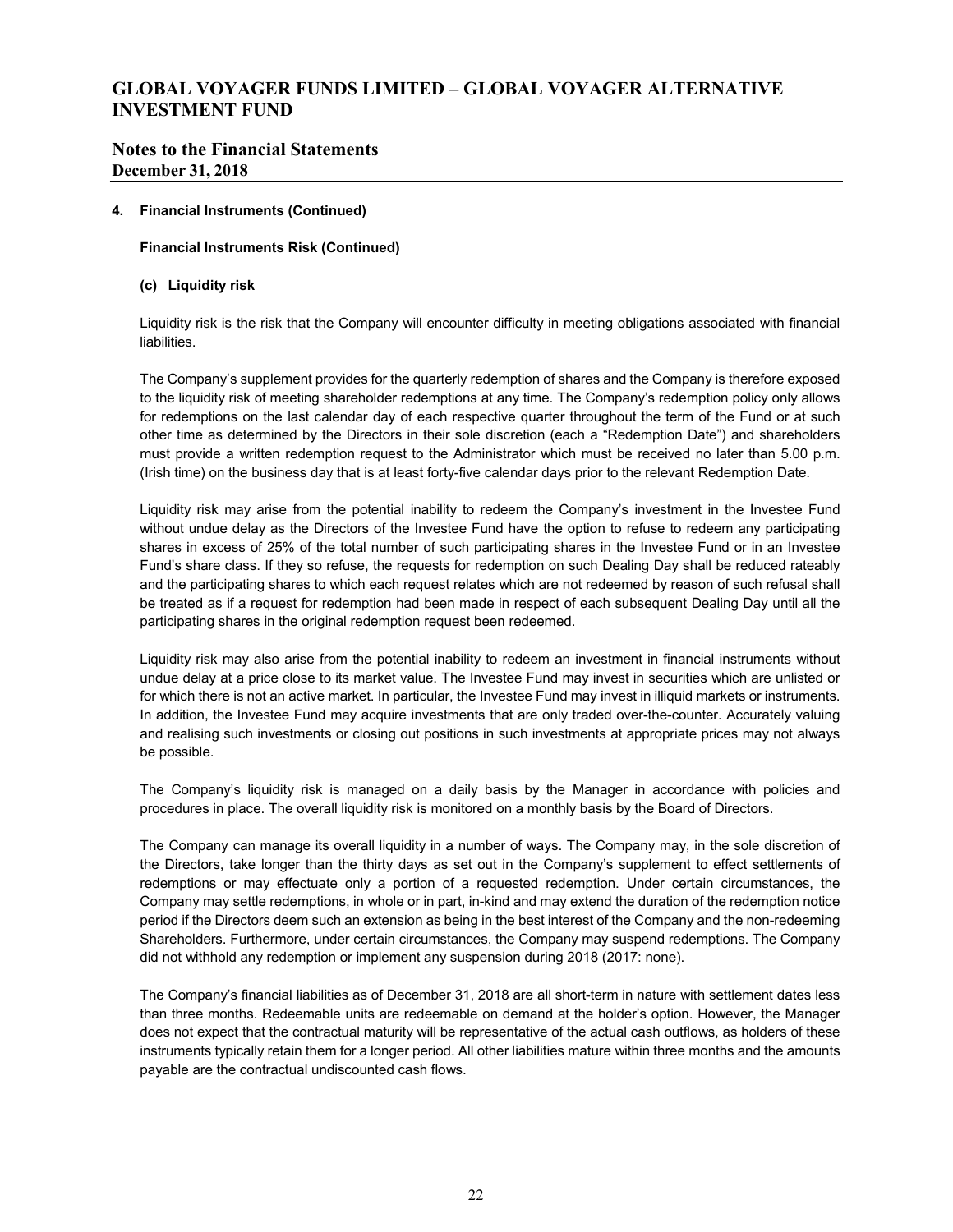## **Notes to the Financial Statements December 31, 2018**

#### **5. Capital Risk Management**

The capital of the Company is represented by the net assets attributable to holders of redeemable participating shares and net assets attributable to holders of management shares. The amount of net assets attributable to holders of redeemable participating shares can change significantly on a daily basis as the Company is subject to monthly subscriptions and quarterly redemptions at the discretion of shareholders and to fair value fluctuations of the financial assets held by the Company. The Company's objective when managing capital is to safeguard the Company's ability to continue as a going concern in order to provide returns for shareholders and benefits for other stakeholders and to maintain a strong capital base to support the development of the investment activities of the Company.

In order to maintain or adjust the capital structure, the Company's policy is to perform the following:

- Monitor the level of monthly subscriptions and quarterly redemptions relative to the assets it expects to be able to liquidate within the month and adjust the amount of distributions the Company pays to redeemable shareholders.
- Redeem and issue new shares in accordance with the constitutional documents of the Company, which include the ability to restrict redemptions and require certain minimum holdings and subscriptions.

The Board of Directors and the Manager monitor capital on the basis of the value of net assets attributable to shareholders.

## **6. Financial Assets at FVTPL**

|                                        | 2018       | 2017       |
|----------------------------------------|------------|------------|
|                                        | US\$       | US\$       |
| Investment in the Investee Fund        | 30.498.921 | 30.747.860 |
| <b>Total financial assets at FVTPL</b> | 30,498,921 | 30,747,860 |

The Company has entered into a custody agreement with Citco Custody Limited (the "Custodian"). The Company retains beneficial ownership of assets held by the Custodian. The Custodian is not permitted to utilise, rehypothecate or otherwise appropriate the assets of the Company.

#### **7. Fair Value of Financial Instruments**

IFRS 13, 'Fair value measurement', establishes a hierarchical disclosure framework which prioritises and ranks the level of market price observability used in measuring investments at fair value. Market price observability is impacted by a number of factors, including the type of investment and the characteristics specific to the investment. Investments with readily available actively quoted prices or for which fair value can be measured from actively quoted prices generally will have a higher degree of market price observability and a lesser degree of judgement used in measuring fair value. Investments measured and reported at fair value are classified and disclosed in one of the following categories: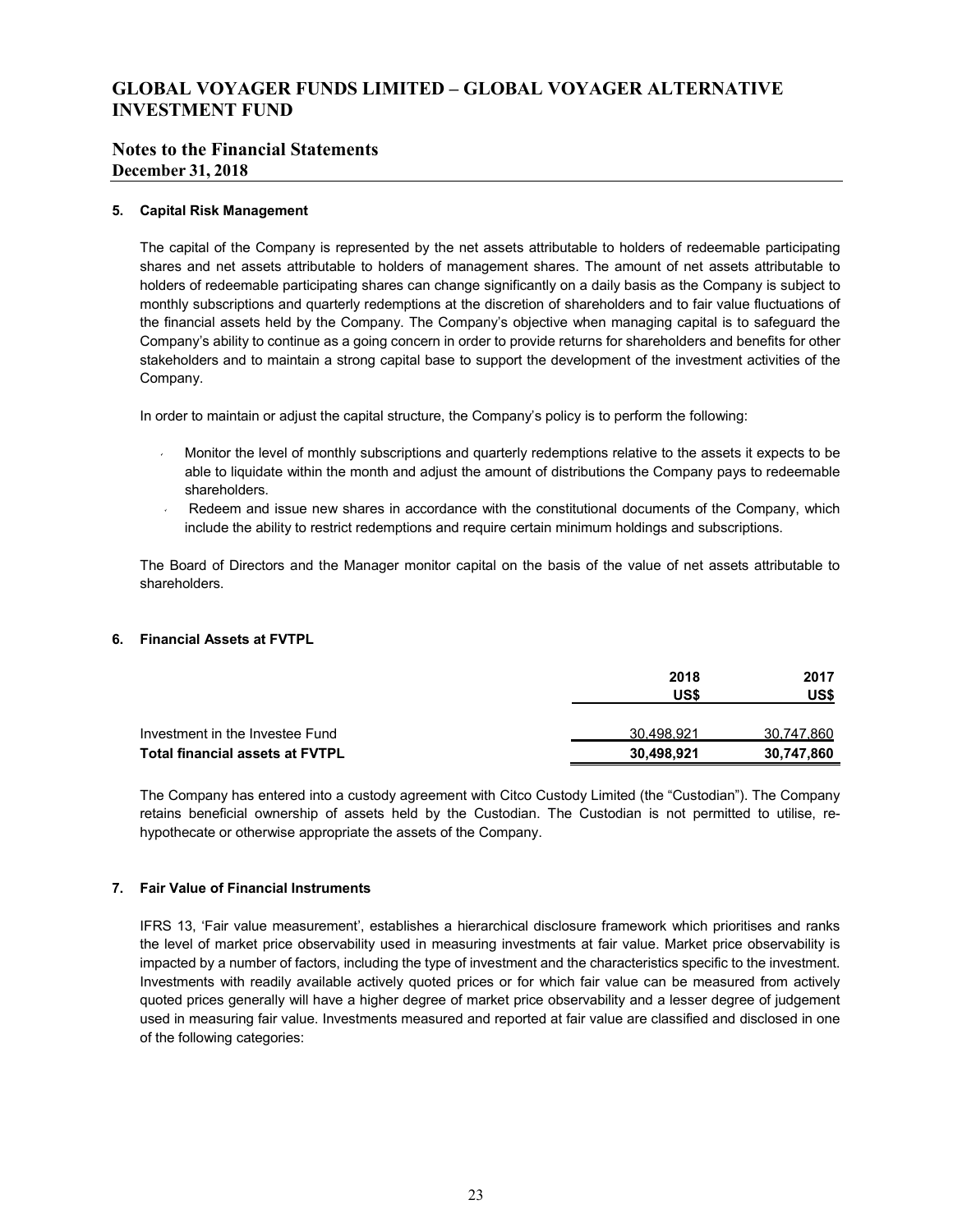## **Notes to the Financial Statements December 31, 2018**

#### **7. Fair Value of Financial Instruments (Continued)**

Level 1 - Quoted prices are available in active markets for identical investments from market data sources as of the reporting date.

Level 2 - Pricing inputs including inputs in markets that are not considered to be active for identical investments observable as of the reporting date.

Level 3 - Pricing inputs are unobservable for the investment and include situations where there is little, if any, market activity for the investment. The inputs into the determination of fair value require significant judgement or estimation.

In certain cases, the inputs used to measure fair value may fall into different levels of the fair value hierarchy. In such cases, the level in the fair value hierarchy within which the fair value measurement is categorised in its entirety is determined on the basis of the lowest level input that is significant to the fair value measurement in its entirety. For this purpose, the significance of an input is assessed against the fair value measurement in its entirety. If a fair value measurement uses observable inputs that require significant adjustment based on unobservable inputs, that measurement is a Level 3 measurement. Assessing the significance of a particular input to the fair value measurement in its entirety requires judgement, considering factors specific to the asset or liability.

The following table analyses within the fair value hierarchy the Company's financial assets measured at fair value at December 31, 2018:

|                                   | <b>Quoted prices</b> |                    |                         |              |
|-----------------------------------|----------------------|--------------------|-------------------------|--------------|
|                                   | in active            | <b>Significant</b> |                         |              |
|                                   | markets for          | other              | <b>Significant</b>      |              |
|                                   | identical            |                    | observable unobservable |              |
|                                   | assets               | inputs             | inputs                  |              |
|                                   | (Level 1)            | (Level 2)          | (Level 3)               | <b>Total</b> |
|                                   | US\$                 | US\$               | US\$                    | US\$         |
| <b>Financial assets at FVTPL:</b> |                      |                    |                         |              |
| Investment in the Investee Fund   |                      |                    | 30,498,921              | 30,498,921   |
| <b>Total</b>                      |                      |                    | 30,498,921              | 30,498,921   |

The following table analyses within the fair value hierarchy the Company's financial assets measured at fair value at December 31, 2017:

|                                   | <b>Quoted prices</b> |                    |                         |              |
|-----------------------------------|----------------------|--------------------|-------------------------|--------------|
|                                   | in active            | <b>Significant</b> |                         |              |
|                                   | markets for          | other              | <b>Significant</b>      |              |
|                                   | identical            |                    | observable unobservable |              |
|                                   | assets               | inputs             | inputs                  |              |
|                                   | (Level 1)            | (Level 2)          | (Level 3)               | <b>Total</b> |
|                                   | US\$                 | US\$               | US\$                    | <b>US\$</b>  |
| <b>Financial assets at FVTPL:</b> |                      |                    |                         |              |
| Investment in the Investee Fund   |                      |                    | 30,747,860              | 30,747,860   |
| <b>Total</b>                      |                      |                    | 30,747,860              | 30,747,860   |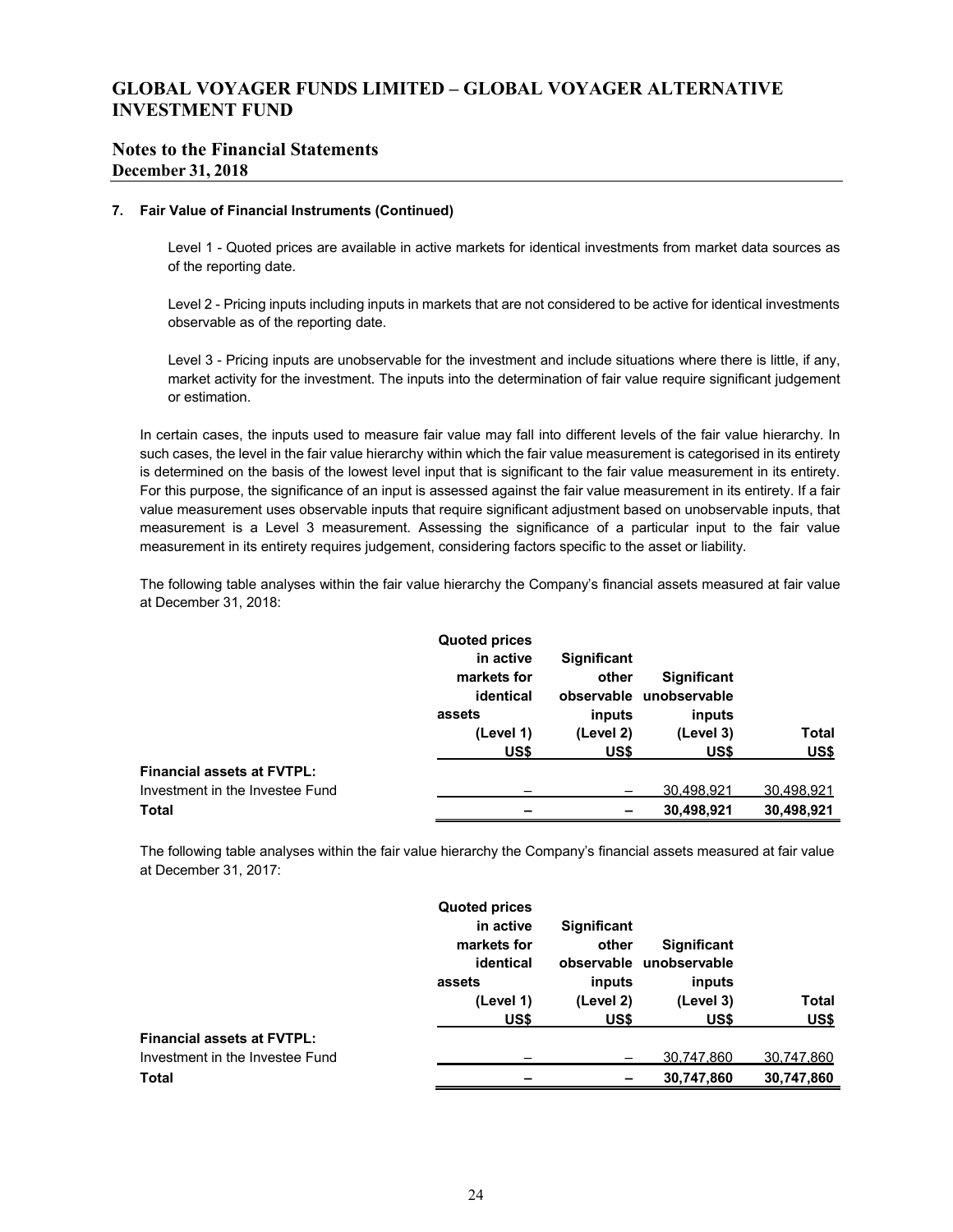## **Notes to the Financial Statements December 31, 2018**

### **7. Fair Value of Financial Instruments (Continued)**

As at December 31, 2018, 100% (2017: 100%) of financial assets at FVTPL comprise investments in the Investee Fund that have been fair valued in accordance with the policies set out above.

A rise or fall of 5% in Level 3 investment prices, with all other variables held constant, would result in the Company's Level 3 investments increasing or decreasing by approximately US\$1,524,946 (2017: US\$1,537,393).

There was no transfer between levels for the year ended December 31, 2018 (2017: none).

The change in investments measured at fair value for which Level 3 inputs have been used to determine fair value are as follows:

|                                                                                                                         | 2018        | 2017        |
|-------------------------------------------------------------------------------------------------------------------------|-------------|-------------|
|                                                                                                                         | US\$        | US\$        |
| Balance as at the beginning of the year                                                                                 | 30,747,860  | 34,370,340  |
| Purchases                                                                                                               | 1.834.481   | 301.000     |
| Sales                                                                                                                   | (1,957,501) | (4,356,467) |
| Net realised loss on financial assets at FVTPL                                                                          | (787,684)   | (165, 465)  |
| Net unrealised appreciation on financial assets at FVTPL                                                                | 661,765     | 598.452     |
| Balance as at the end of the year                                                                                       | 30,498,921  | 30,747,860  |
| Unrealised gain for the year included in the Statement of<br>Comprehensive Income on assets held at the end of the year | 661.765     | 598.452     |

The table below sets out information about significant unobservable inputs used as at December 31, 2018 in measuring financial statements categorised as Level 3 for the fair value hierarchy:

|                   | <b>Amount</b><br>US\$ | <b>Valuation</b><br>technique | Unobservable<br>input       | <b>Range</b> |
|-------------------|-----------------------|-------------------------------|-----------------------------|--------------|
| 2018              |                       |                               |                             |              |
| The Investee Fund | 30,498,921            | <b>NAV</b>                    | NAV of<br>the Investee Fund | N/A          |
| 2017              |                       |                               |                             |              |
| The Investee Fund | 30,747,860            | <b>NAV</b>                    | NAV of<br>the Investee Fund | N/A          |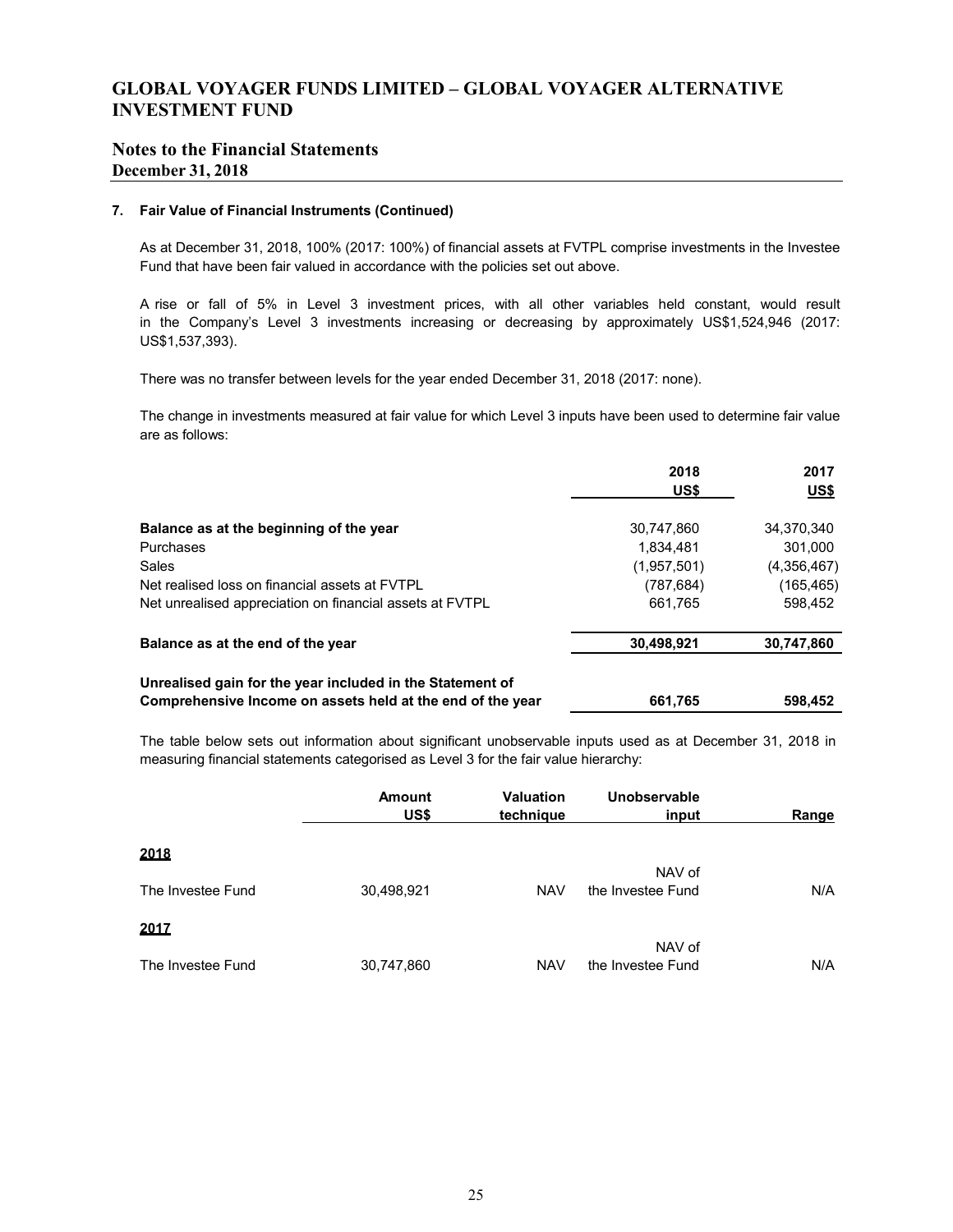## **Notes to the Financial Statements December 31, 2018**

#### **8. Redeemable and Non-Redeemable Participating Shares**

The Company has an authorised share capital of US\$12,000 divided into 8,000 management shares issued to, and held by, the Manager; and 40,000,000 participating shares. The management shares have voting rights, are non-redeemable, are non-participating shares and the par value of the management share is US\$1 each. The participating shares have no voting rights, are redeemable and the par value of the participating shares is US\$0.0001 each. Prior to April 6, 2017, the Company's authorised share capital was US\$10,000 divided into 8,000 management shares and 20,000,000 participating shares.

The participating shares are issuable by the Directors in such classes of shares or series thereof as the Directors may determine from time to time. Each class of participating shares is represented by a separate and distinct segregated account within which all assets and liabilities attributable to that class of participating shares are held and kept segregated from the assets and liabilities of each other class of participating shares and from the general assets and liabilities of the Company.

As at December 31, 2018, one segregated account is in issue, this segregated account is the Fund and linked to the class of shares known as Global Voyager Alternative Investment Class A US\$ Shares. The initial offering period for Global Voyager Alternative Investment Class A US\$ Shares closed on August 27, 2015. The initial offer price for Global Voyager Alternative Investment Class A US\$ Shares was US\$100 per share. Following the expiration of the initial offering period for monthly subscriptions, shares may be purchased on the first business day of each calendar month ("Subscription Day") at a purchase price equal to the then prevailing NAV per Share.

Share activity for the year ended December 31, 2018 was as follows:

| 2018                                                         | <b>Shares</b><br>outstanding, at<br>January 1,<br>2018 | <b>Share</b><br>subscriptions | <b>Share</b><br>redemptions | <b>Shares</b><br>outstanding, at<br>December 31,<br>2018 |
|--------------------------------------------------------------|--------------------------------------------------------|-------------------------------|-----------------------------|----------------------------------------------------------|
| Global Voyager Alternative Investment<br>Class A US\$ Shares | 323,371                                                | 26.617                        | (21, 827)                   | 328,161                                                  |

Share activity for the year ended December 31, 2017 was as follows:

| 2017                                                         | <b>Shares</b><br>outstanding, at<br>January 1,<br>2017 | <b>Share</b><br>subscriptions | <b>Share</b><br>redemptions | <b>Shares</b><br>outstanding, at<br>December 31,<br>2017 |
|--------------------------------------------------------------|--------------------------------------------------------|-------------------------------|-----------------------------|----------------------------------------------------------|
| Global Voyager Alternative Investment<br>Class A US\$ Shares | 336,645                                                | 17.691                        | (30, 965)                   | 323,371                                                  |